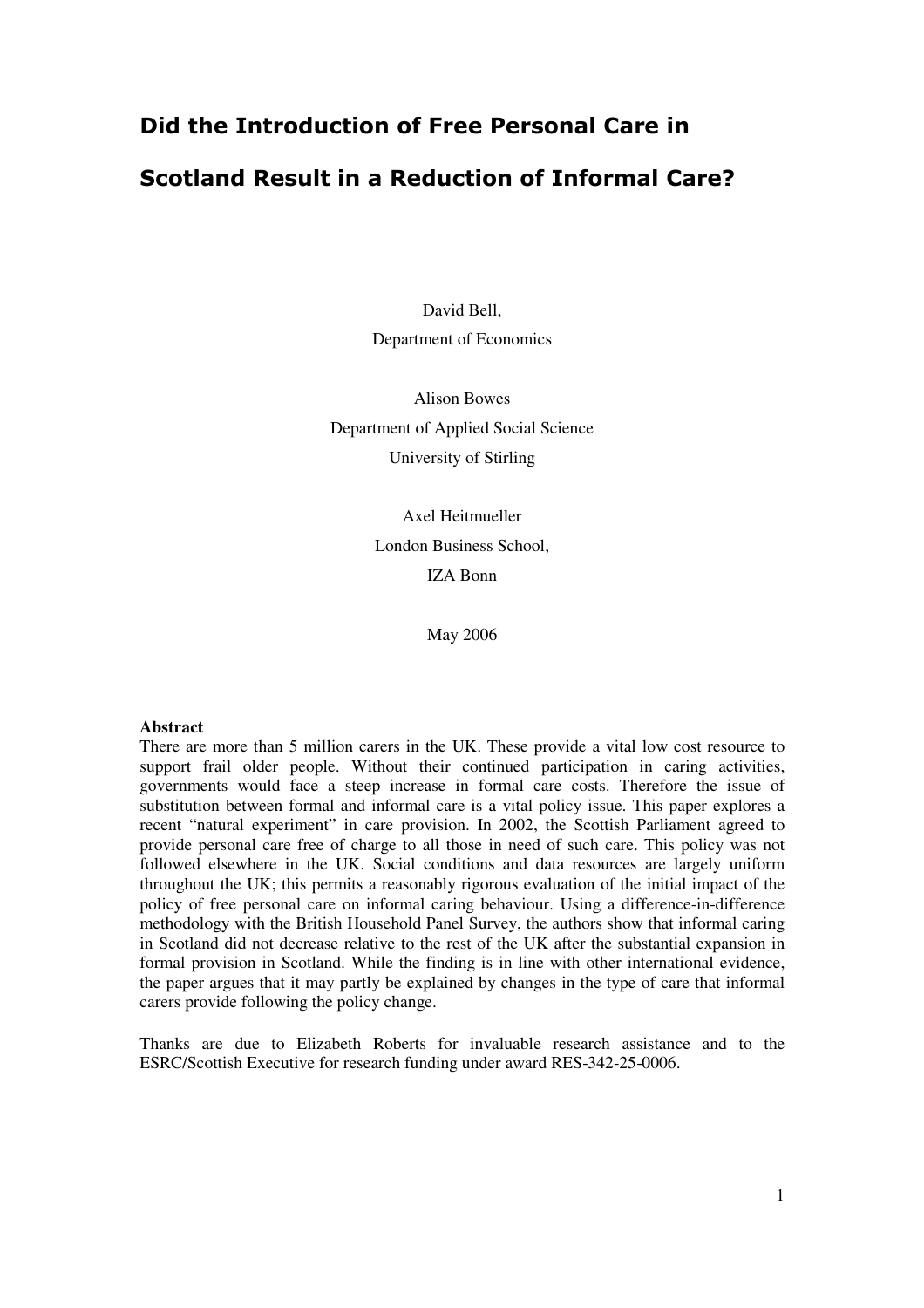# Introduction

Informal caring provides a valuable source of support for frail older people. The size of the population of the "oldest old" will increase substantially in most developed countries during the next three decades and there will be increased demand for care, both formal and informal. Formal care is provided either by the private sector or a government agency, while informal care is provided by family and friends. There are no immediate financial transactions associated with informal care costs, while formal care costs may be met by the individual, by the family or friends, or by government. The relationship between the supply of formal and informal care is of considerable interest to governments since in many countries, individuals do not have adequate financial provision against the formal costs of the long-term care and the state may be expected to be the provider of last resort.

This paper analyses the relationship between the supply of formal and informal care in the context of a "natural experiment" in care provision in the UK that began in July 2002. This was the provision of "free personal care" to those aged 65 and over in Scotland, who were assessed by social services as being in need of such care. In England and Wales, countries where the social and economic characteristics of carers and carees are very similar to those in Scotland, disabled people were expected to continue to pay for any personal care they received either privately or from social services.

We use a well-known longitudinal dataset, the British Household Panel Survey (BHPS), which has a common structure throughout Great Britain and a boosted sample in Scotland, to analyse the effects of this policy. Specifically, we use a difference-in-difference analysis to test whether there was a change in informal caring behaviour following the introduction of the free personal care policy.

The paper proceeds as follows: in Section 1, we examine recent relevant literature on informal care. Section 2 further discusses the theoretical issues and suggests possible improvements. In Section 3 we describe the context for our empirical work Section 4 describes our model and results. Section 5 concludes.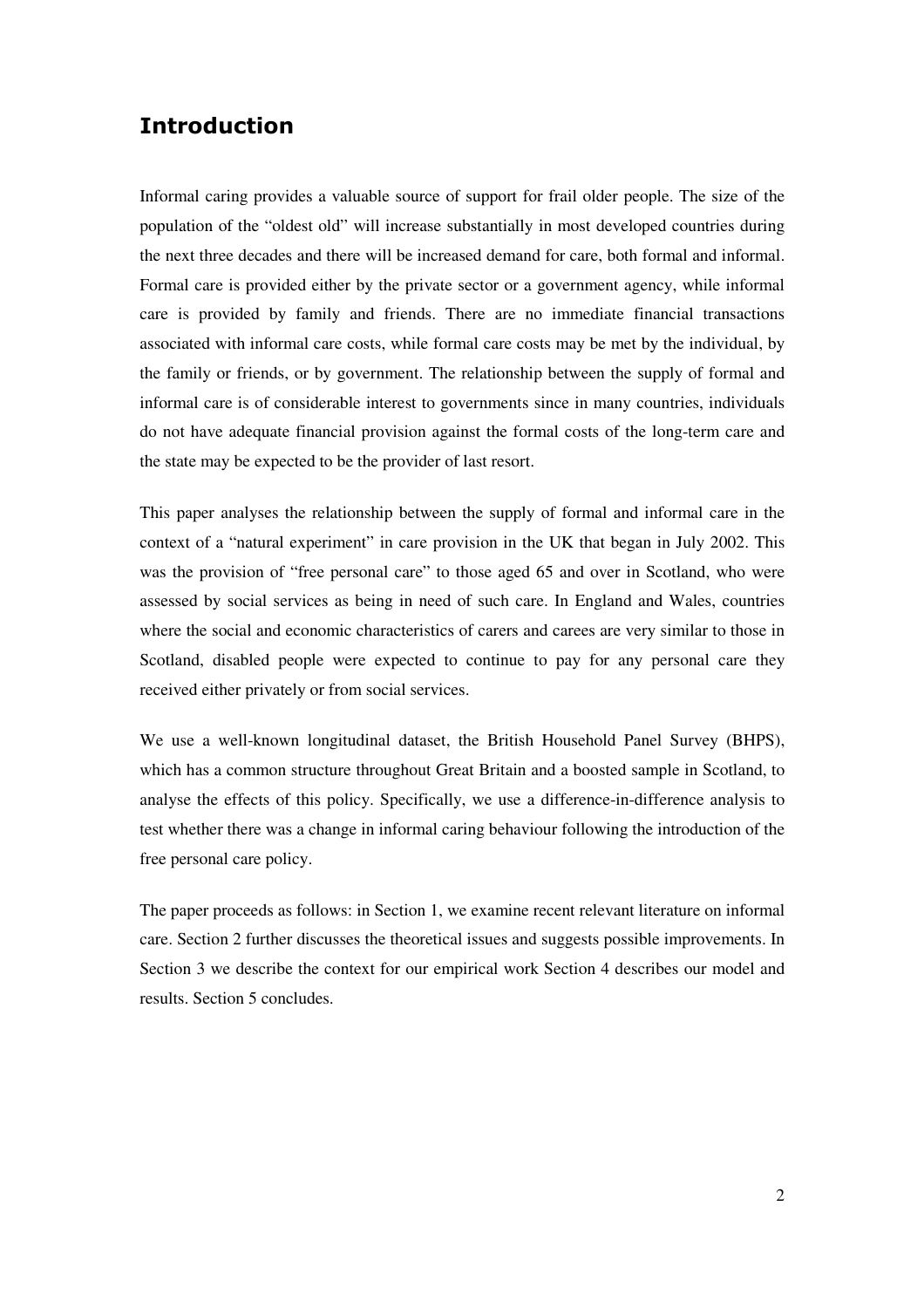# Literature Review

There is an extensive social science literature covering the social, psychological and economic aspects of informal caring. In economics attention has been given to transfers of labour and income between disabled people and the family and/or friends who look after them informally. Further work has examined household restructuring as a response to disability, while another strand has considered how caring affects labour market activity and whether caring disadvantages those wishing to access the labour market.

The policy motivation for these analyses lies in the importance of informal carers providing a service to the disabled that would be extremely costly to replace with publicly funded formal care. In the future, population ageing will increase the overall demand for care. Shifts away from informal care could increase the demand for formal care and add to the fiscal stresses caused by population ageing. Yoo, Battycharya, McDonald and Garber (2004) estimate that the presence of a spouse caregiver is worth \$28,840 per annum in reduced formal long-term care costs, while the presence of a child caregiver is worth between \$310 and \$3830. Other policy concerns involve the negative effect that informal caring may have on the income and employment prospects of carers. For all of these reasons, the factors that influence the provision of informal care are of considerable policy significance.

One key aspect of this debate is substitution between informal and formal care. If increased public provision of care simply results in reduced informal caring, then the public costs of care may rise substantially without discernible effect on older peoples' well-being. The net effect on public finances also depends on the additional tax revenues raised if informal carers decrease care provision while increasing their labour market participation.

This section first examines theoretical aspects of the literature on informal caring and then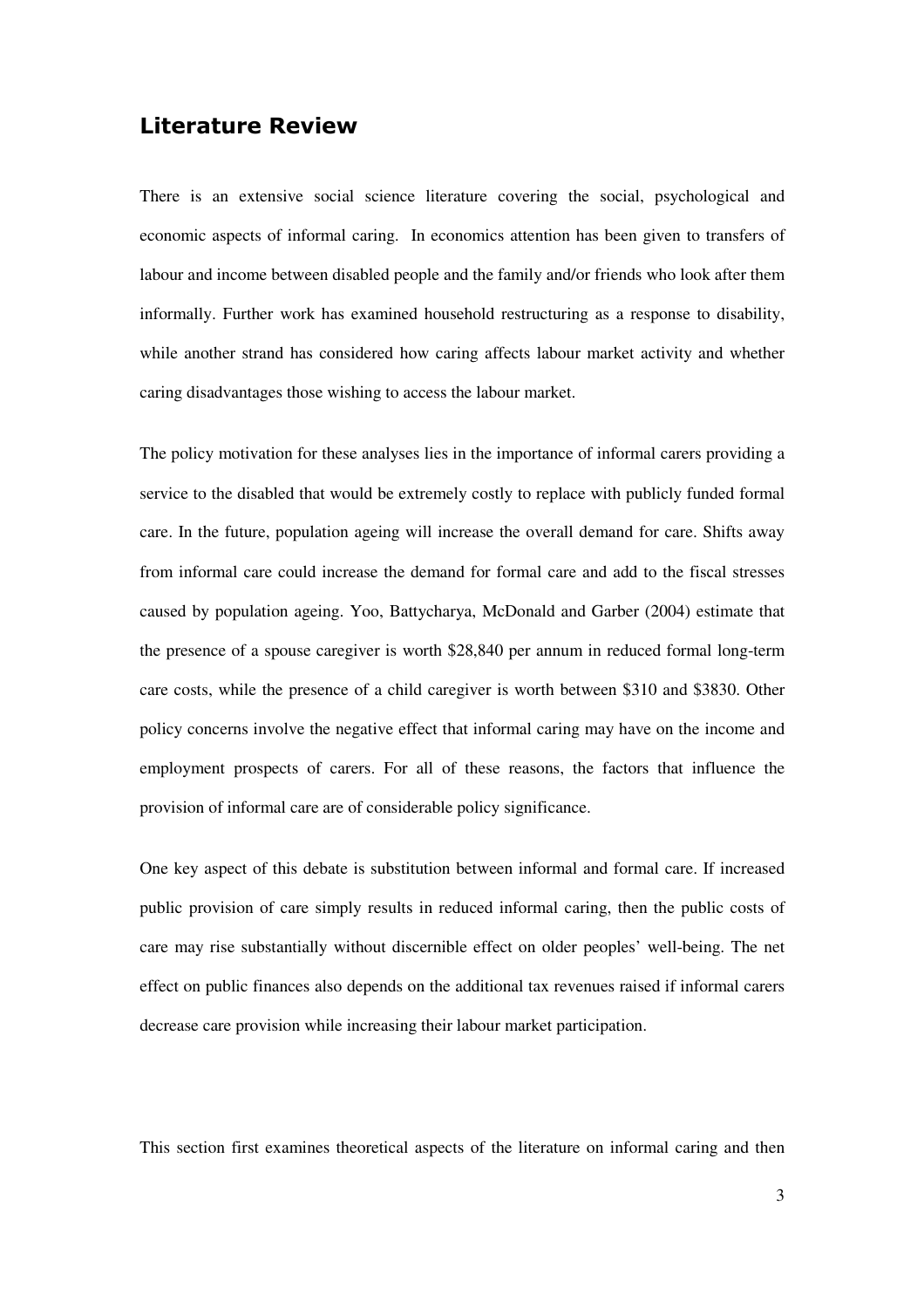goes on to discuss empirical findings in relation to the substitution between formal and informal care.

Recent contributions relating to the literature on substitution between formal and informal caring include Stern (1995), Pezzin, Kemper and Reschosky (1996), Hoerger, Picone and Sloane (1996), Pezzin and Schone (1999a), Pezzin and Schone (1999b), Engers and Stern (2002). Their empirical applications have been to US datasets. Empirical analysis of informal caring behaviour in Europe is much less advanced.

The context for the modelling of long-term care is the economics of the family. Families typically are assumed to comprise a disabled parent and one or more children. The case of a spouse caring for a disabled partner is not prominent in this literature, even though caring activities are usually more intense with this form of caring arrangement.

The standard approach is to assume that the family optimises with respect to living arrangements, private consumption, labour market participation, transfers between family members, payments to formal care providers and informal caring. Optimisation depends on the structure of the utility function(s) in the family. These have varied quite widely.

Hoerger, Picone and Sloane (1996) use a family utility function defined over three living arrangements: living independently, forming a joint household or for the disabled parent to enter a care home. In each setting, the amount of formal and informal care provided directly enters the utility function. Pezzin and Schone (1999a) argue that the family decision making framework is untenable, since adult children and their elderly parents do not behave consistently with the "common preference" model. They suggest that a bargaining approach would be more suitable and use a Nash bargaining rule to determine family living arrangements as well as care provision. In their model, the utility functions of the parent and child both include the public good, W, which represents the parent's state of health. This device allows the carer to behave altruistically. W is responsive to the amount of formal and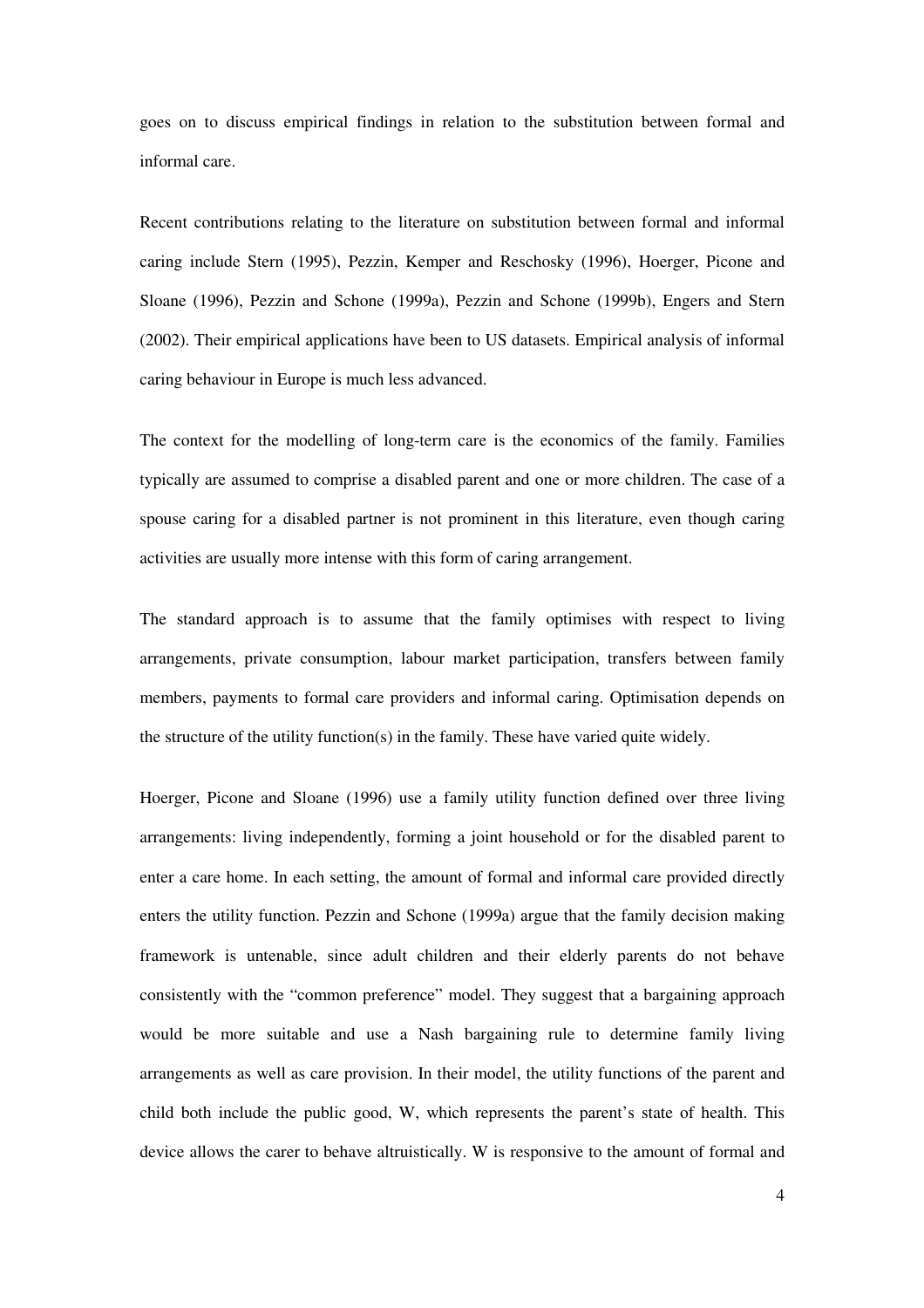informal care received and is conditional on the exogenous level of parental disability. Further arguments in the utility functions may include tastes for independent living; these are likely to differ between parent and child. The threat point for the Nash bargain is the level of utility under the assumption of independent living. If utility gains to both parties exist relative to independent living, then it is argued that a joint household will be formed.

Extending this model to include more than one child, Engers and Stern (2002) also use a bargaining framework to determine which child(ren) will care for the disabled parent. In the *voluntary* model*,* each child can decide whether to participate in the care decision. In the *collective* model all children participate. Side payments may form part of the optimal strategy. Each may contribute towards the care of the older person by direct care provision or in kind. Choice of caring arrangements may reflect relative efficiencies in the production of care and of goods as well as preferences for living independently.

Pezzin, Pollack and Schone (2005) construct a theoretical model of a two-stage bargaining process where at the first stage the living arrangements of parent and children are determined, while at the second stage the amounts of assistance given by each child are allocated. They argue that children will be unwilling to commit to live jointly with the parent at the first stage of the game because this decision weakens their bargaining power at the second stage. This weighs the balance against joint residence arrangements even though they may be Pareto efficient. Intervention in the form of subsidising the co-residing child or taxing the non coresident children may improve efficiency.

It is also important to identify who controls the resources available to family members. Pezzin and Schone (1997) show that household expenditure patterns vary with such control. This clearly has implications for government decisions whether to allocate cash transfers to carer or caree. Bargaining outcomes within households may take the allocation of transfers as a determinant of threat points and reservation utilities.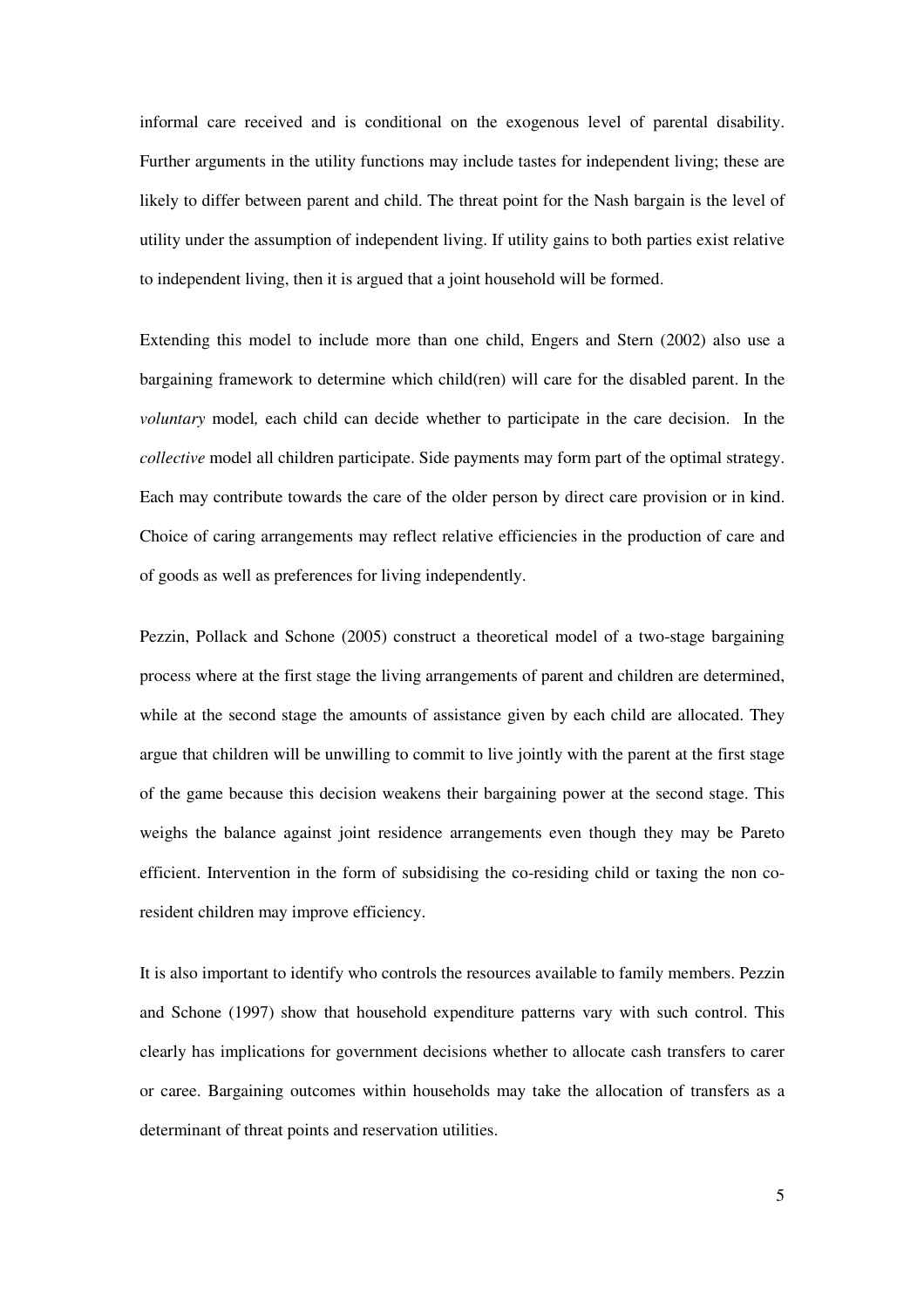Having determined the structure and solution method for the inter-family caring arrangement, different forms of budget constraint are added to the models. These usually involve the allocation of the child(ren)'s time between work, leisure and informal caring. The income generation potential of child(ren) may be affected by living arrangements. The parent may also have sources of income, either from pensions or state transfers. Hoerger, Picone and Sloane (1996) introduce income contingent state subsidised care payments into the parent's budget constraint.

In both the case of a family budget constraint and individual budget constraints, some income is allocated to each family member's private consumption. The remainder can be used to meet the costs of formal care and of housing. With individual budget constraints, transfers between carer and caree can be used to meet the costs of formal care.

Solving the constrained optimisation problem leads to a set of reduced form relationships that can be estimated, given appropriate data. We now focus on how far these estimates are able to shed light on the extent of substitution between formal and informal care. This evidence extends beyond the literature just described. That is, some of the empirical estimates do not derive their empirical strategy from a theoretical analysis of family behaviour. Most findings are based on relatively small scale surveys specifically designed to analyse informal caring behaviour within a particular policy and institutional framework.

The US National Long Term Care Demonstration (Carcagno and Kemper 1988) examined how the structure of elderly care changed when services provided to the disabled living at home were reorganised, extended and made more affordable. One of the key concerns in this exercise was that increased home provision of formal care would reduce informal caring. An experimental design was used with control and treatment groups.

Carcagano and Kemper suggested that improved information flows on the availability of services had no effect on informal care provision. Increased funding for formal home care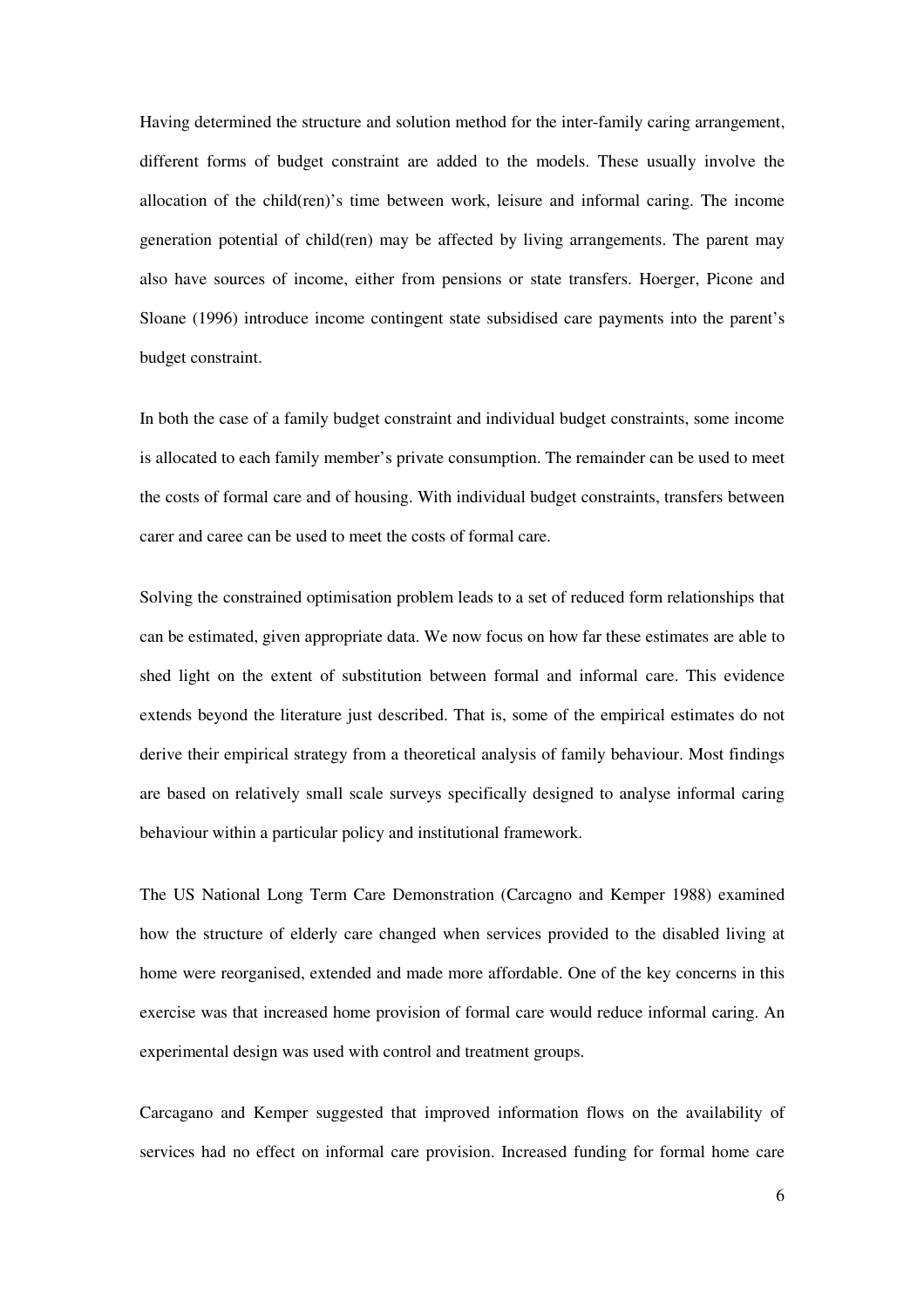services (reductions in their relative price) reduced the proportion receiving informal care by 6.5 per cent. This was mainly concentrated on care provided by neighbours and friends rather than by relatives. Primary caregivers did not reduce their care even when the price of formal provision was significantly reduced. In another study of the Long-Term Care Demonstration, (Christianson 1988) concluded that: "a 5 per cent increase in percent receiving in-home formal care services was associated with a 1 per cent decrease in the percent receiving informal care".

Pezzin, Kemper and Reschovsky (1996) used the same dataset, but their analysis permitted the endogenous determination of living arrangements. Indirect effects on informal caring caused by changes in living arrangements result in relatively small substitution effects. Only unmarried individuals were significantly more likely to live independently as a result of additional financial support for formal care provision.

Substitution effects, conditional on living arrangements, were small. In particular, there was no evidence of a significant change on the hours of informal care provided, either for married or unmarried carees. The correction term for living arrangements used in the hours equation indicated that endogenous living arrangements lead to more informal care hours being supplied than would be the case if reallocation was not permitted.

Pezzin and Schone (1999a) used the Hebrew Rehabilitation Centre for the Aged (HRCA) Survey of the Elderly and the subsequent HRCA-NBER Child Survey to examine the labour force participation and informal caring decisions of children, as well as decisions about coresidence when a parent requires care. Their results were based on a set of 424 parent-child pairs. They found that provision of formal care reduces the likelihood of joint living and thus the provision of informal care. They used the results to simulate a stylised version of non means-tested home care policy with features similar to policies adopted in states such as Oregon, Washington and Massachusetts. Their results suggested that such a program would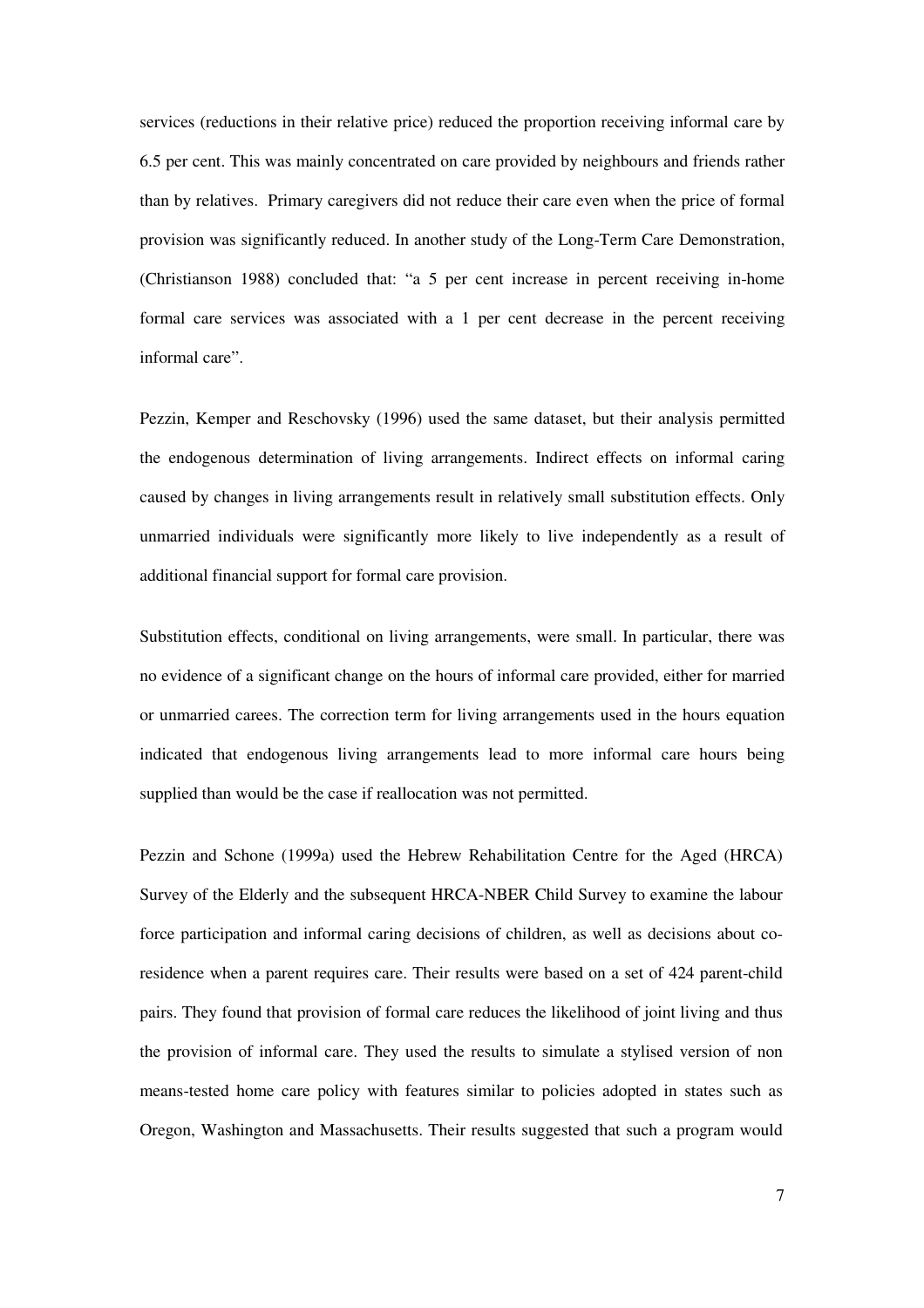reduce the probability of co-residence by 58 per cent and the provision of informal care by 46 per cent. This signifies a major reduction in informal caring behaviour as a result of the policy change. They argue that their findings suggest that the negative impact of changes in living arrangements and informal caring could *reduce* the total (formal plus informal) care received by frail elderly persons.

Tennstedt, Crawford and McKinlay (1993) use longitudinal data from a seven-year study in Massachusetts. They investigate the impact on informal caring of variations in the availability of community services at little or no cost to older people. In particular, they focus on whether informal hours decrease as formal hours increase. These transitions formed the focus of their results. They subdivided care into six types, such as personal care, housekeeping etc. They conclude that although some substitution was detected in the sample, there was no evidence of strong substitution effects. There was some indication that substitution was more likely for certain types of care than others. For example, informal carers were more likely to opt out of arranging services for the disabled person.

Li (2005) used Michigan's Home- and Community-Based Medicaid Waiver Program over a 3 year period. She found an initial decline in informal caring just after the provision of publicly paid home care. This decline, however, ended quite quickly. She argued that publicly provided long-term care helps formal and informal carers to work together to support disabled older people.

Thus, aside from Pezzin and Schone (1999a), the burden of evidence suggests that the extent of substitution from informal to formal care when the price of formal care is reduced is small. Existing theoretical models are certainly consistent with substitution between formal and informal care. However the mechanisms are predicated on the assumption that formal and informal carers supply the same services to the disabled person. In the next section we suggest possible extensions to these models which provide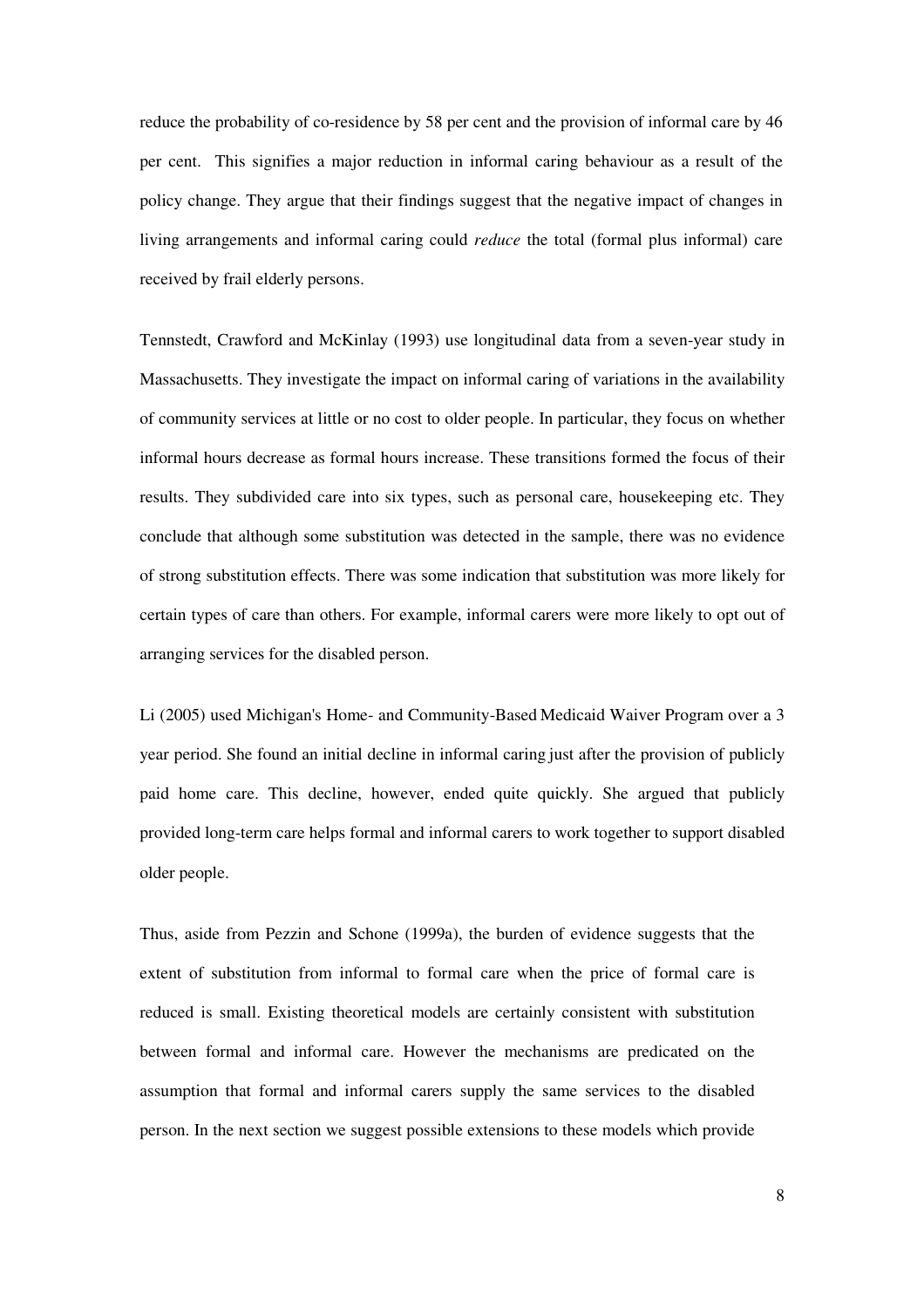a richer explanation of why one might observe low rates of substitution.

# Theoretical Developments

In this section we discuss some of the assumptions implicit in existing models of informal care. Following from this analysis, we propose a different formulation for the production of informal care which has application to the empirical analysis that follows.

The implicit assumptions in the family utility and Nash-bargaining models of informal care include:

*1. Well-functioning markets exist both for care homes and for care at home.* 

These markets are often characterised by uncertainty due to the role of public providers. In many countries, it is the public sector that is the dominant provider of formal care. Such public provision may be subject to substantial fluctuations due to changes in budget allocations. The uncertainty caused by such fluctuations may deter private providers from market entry.

*2. These markets clear, implying no unmet demand for care.* 

There is an extensive literature in social policy on unmet need that is summarised, for example, in Cordingley, Hughes and Challis (2001). One of the key issues in determining the existence of unmet demand is the perspective from which need is assessed. The economics literature tends to ignore this issue whereas the social policy literature acknowledges that carees, carers and professionals may take different views on an individual's level of unmet demand. If public funds are to support care provision, then it is likely that professional assessments will play a major role in determining the allocation of formal care to the disabled person. Additional private purchases of care will therefore be contingent on the difference between the professional assessment and the individual or carer's assessment of care needs.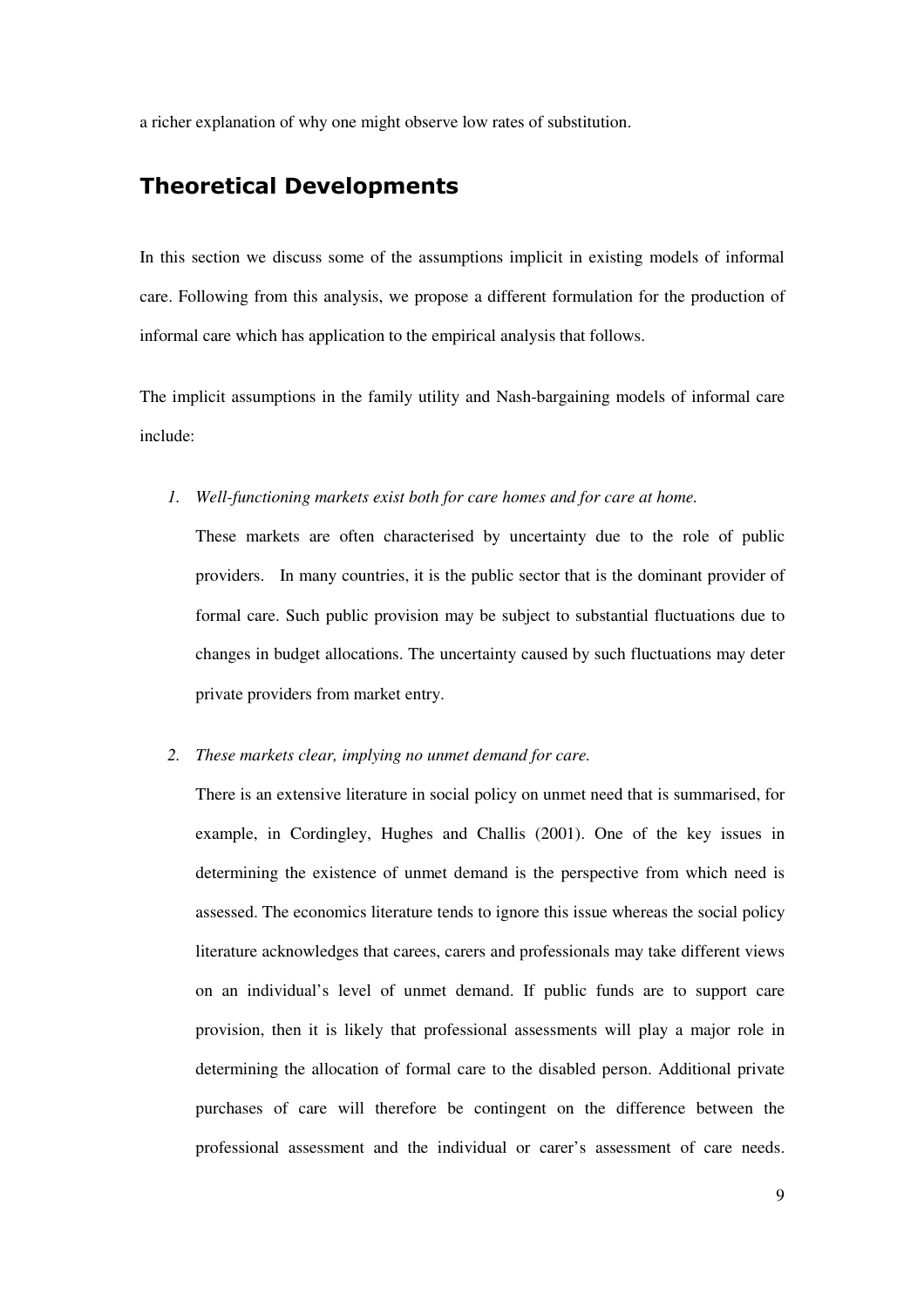Hoerger, Picone and Sloane (1996) is an exception. Their model allows for rationing of care home places. Such rationing is dependent on state level variables such as the relative supply of nursing home provision in the state, and the difference between Medicaid and private care payments.

#### *3. Identification of personal care needs is costless*

Health economists approach to ill health involves uncertainty on the part of the patient due to lack of understanding of the causes and remedies for his/her condition. In contrast, the literature on care does not focus on uncertainty and assessment by a medical practitioner and/or others. But care needs have both medical and social aspects and are normally assessed by professionals in these disciplines. In practice assessments play a key role in diagnosing chronic conditions associated with ageing as well as defining the role of the informal carers.

### 4. *All parties are capable of making rational decisions*.

This is a difficult issue since the standard economic orthodoxy of rational decision making is difficult to reconcile with the evidence of the large numbers of older people with severe cognitive impairment. The evidence suggests that in 2002, 3.1 per cent of English residents aged 75-84 suffered from severe cognitive impairment. This share rose exponentially to 40.2 per cent of those aged 95+ (Wanless and Forder 2006).

*5. Care is an undifferentiated service.* 

In practice, care is a spectrum of services which stretch from regular medical interventions required by those with chronic conditions to domestic tasks such as shopping and gardening. Formal care providers can specialise in certain aspects of care. Disabled individuals consume the benefits provided by these services rather than directly consuming formal care or informal care per se.

While existing models have concentrated on the determinants of living arrangements and on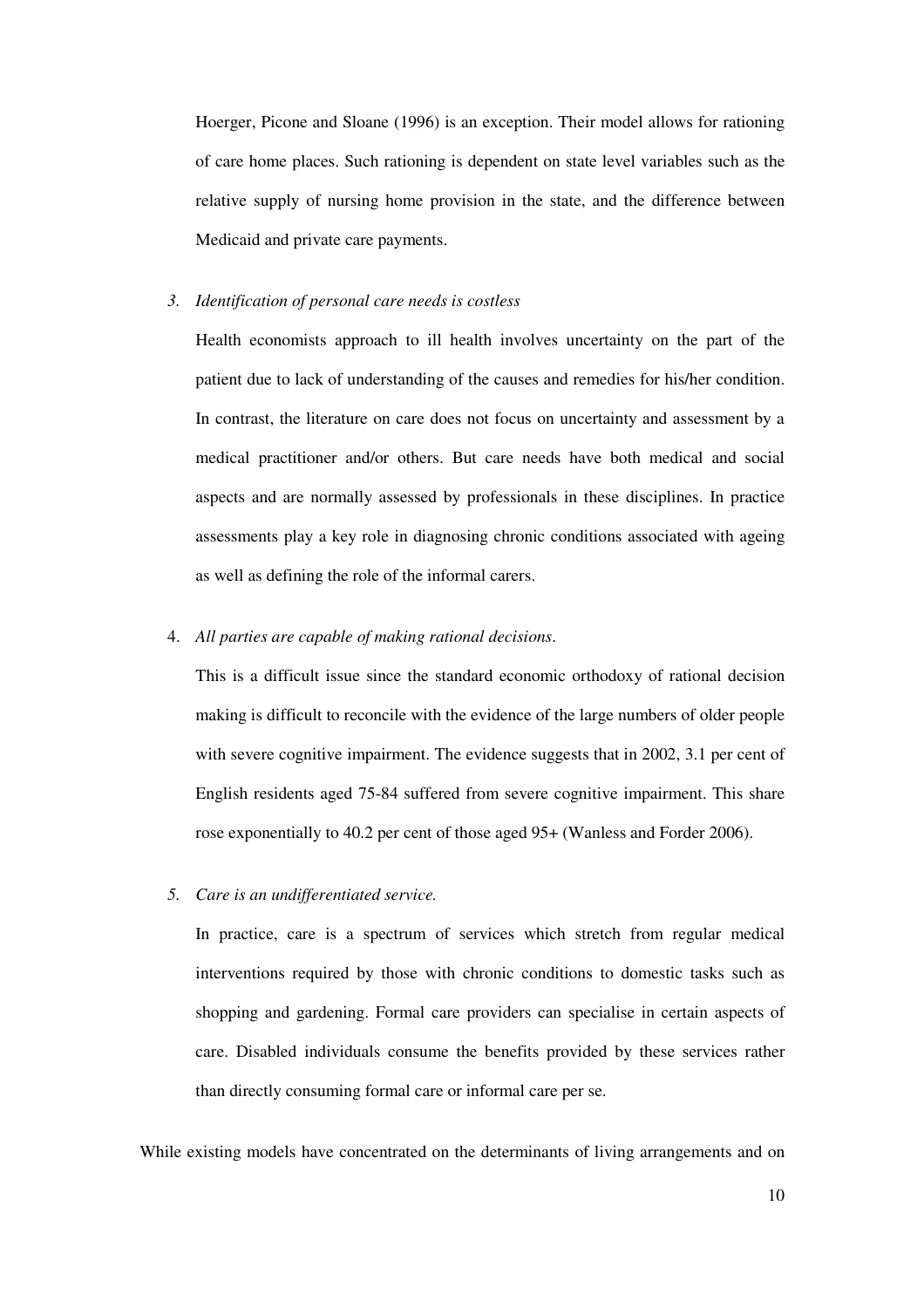the structure of family decision making, the implications of these other assumptions have not been fully explored. Here we focus on the last of these issues, leaving the others for future work. Thus we consider how to extend models of caring behaviour to include different forms of care.

First, we would suggest that it is not formal or informal care that directly enters the disabled person's utility function, but rather the amounts of the care services produced through the use of formal or informal care. Using a production function in implicit form and assuming *n* forms of care output, we may write

$$
g(c_1,..c_n, IC_1...IC_n, FC_1...FC_n) = 0
$$
 (1)

where  $c_1$ ,  $c_2$ ,  $c_n$  are the types of care produced,  $IC_1$ ,  $IC_2$  ...,  $IC_n$  are informal care inputs to the care types and  $FC_1$ ,  $FC_2$  ...,  $FC_n$  are the equivalent formal care inputs. Using the subscripts  $P(D)$  to indicate the client (carer), their utility functions are, respectively

$$
U_p(X_p, W(c_1, ...c_n; D), \phi_p)
$$
  
\n
$$
U_p(X_p, W(c_1, ...c_n; D), IC_1, IC_2...IC_n, L, \phi_p)
$$
\n(2)

where *X* is private consumption and *W* is a public good that measures the disabled person's well-being or health. *, IC<sub>1</sub>*, *IC*<sub>2</sub> ..., *IC*<sub>n</sub> represent the (dis)utility that the carer incurs, which varies over the type of care provided. We also introduce  $\phi$ , which is a parameter reflecting the client's (carer's) preferences over *who* provides care. This is a form of process utility and reflects the observation that older people are more comfortable with carers whom they know, particularly family members, while children *may* prefer to provide care directly rather than pay for the equivalent quantity of formal care.

This way of describing care allows us to analyse substitution between formal and informal care more extensively. We assume that formal care and informal care are only used in the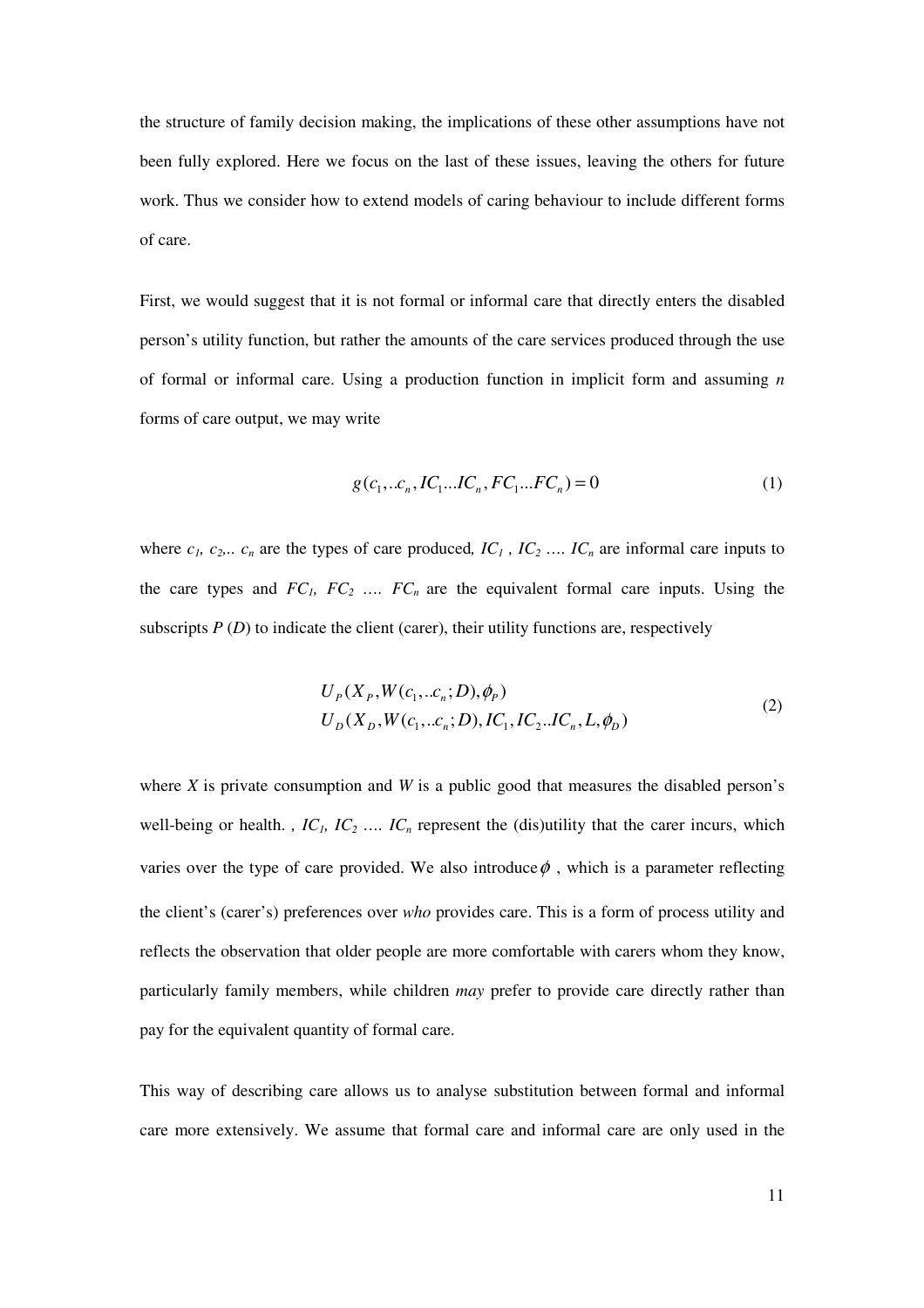production of the corresponding care types. That is:

$$
\frac{dc_j}{dFC_i} = \frac{dc_j}{dIC_i} = 0 \,\,\forall i \neq j \tag{3}
$$

and the marginal rate of technical substitution between informal care and formal care of type *i is* given by

$$
\frac{dIC_i}{dFC_i} = \frac{g_{FC_i}}{g_{IC_i}} = -MRTS_{IC_i,FC_i}
$$
\n(4)

Clearly, these may differ across care types where there are significant differences between the skill sets of formal and informal carers We can also evaluate the marginal product of informal care in the production of care type *i* and compare that with the marginal product of formal care in its production. Thus

$$
\frac{dc_i}{dIC_i} = \frac{g_{IC_i}}{g_{c_i}} = -MP_{IC_i} \text{ and } \frac{dc_i}{dFC_i} = \frac{g_{FC_i}}{g_{c_i}} = -MP_{FC_i}
$$
(5)

are, respectively, (negative) the marginal products of informal care and formal care of type *i* in producing care of type *i*. This structure is still compatible with the approaches to optimisation, particularly Nash bargaining outcomes, which have been discussed. Rather than focus on solutions, we develop arguments to show that this structure permits more flexible responses to changes in the relative prices of different types of care.

Suppose that we have only two care types  $(n=2)$ . The price of both types of formal care is determined competitively. There is a reduction in the price of Type 1 care. Adjustment by the informal carer may now take two forms: (1) substitution toward greater participation in the labour market and/or (2) substitution toward additional provision of Type 2 care. If the latter effect offsets the reduction of informal care of Type 1, then there will be no effect on total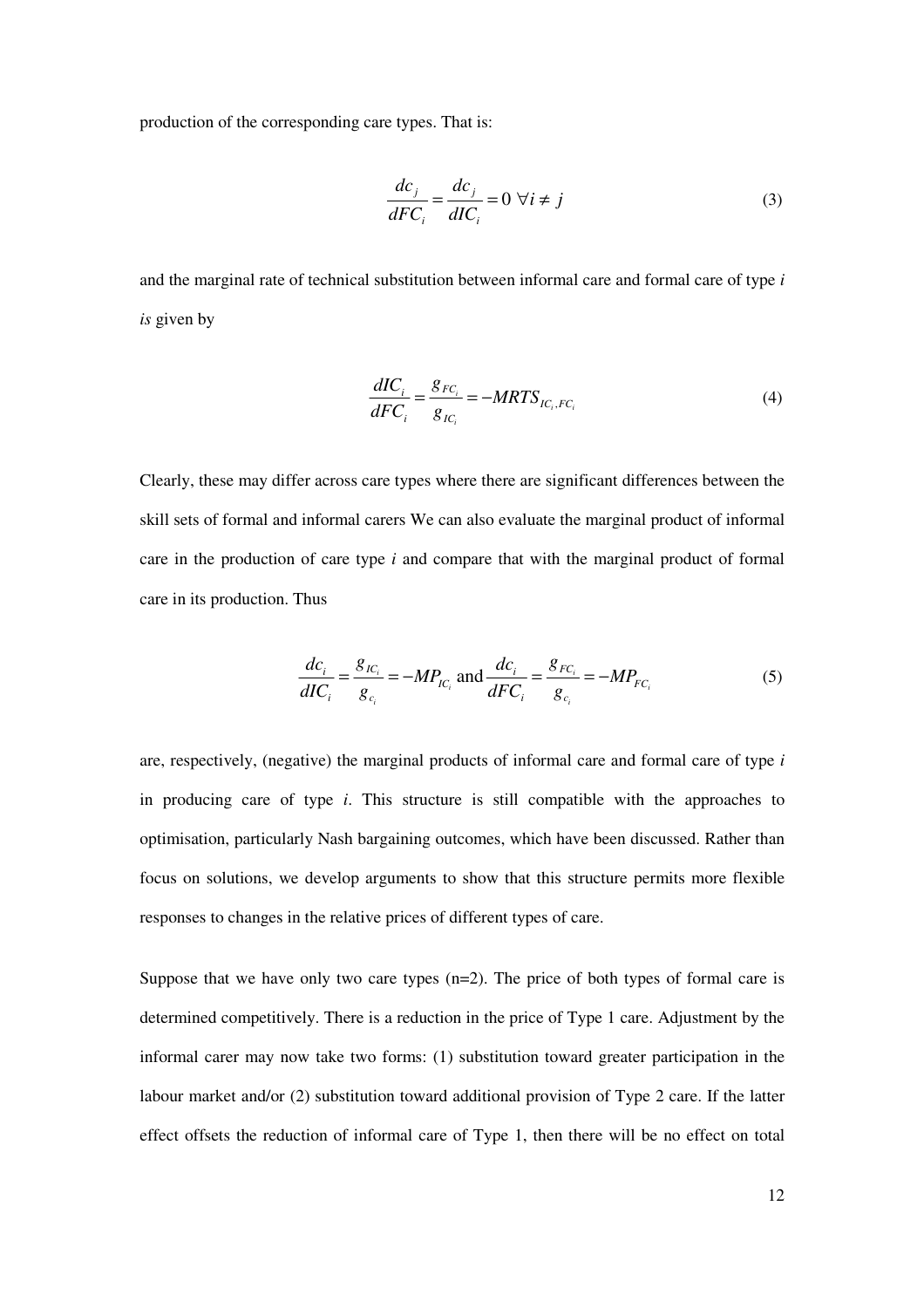informal care provided.

An additional pressure to continue to provide informal care will arise if

$$
\frac{dU_{P}}{d\phi_{P}} > 0, \frac{d^{2}U_{P}}{d\phi_{P}^{2}} < 0, \frac{dU_{D}}{d\phi_{D}} > 0, \frac{d^{2}U_{D}}{d\phi_{D}^{2}} < 0, \tag{6}
$$

which implies that the process utility associated with provision of care by the child increases at a diminishing rate. Thus, even if there is some reduction in informal care, the utility cost of each hour's reduction to the child will increase. This effect might occur for a number of reasons. For example, she might wish:

- 1. to maintain contact to gather information on the parent's state of health;
- 2. to check on the adequacy of the formal care provision;
- 3. to perceive herself as remaining a carer, albeit at reduced intensity.

Thus, reductions in the price of one type of formal care provision will not necessarily lead to reduction in levels of informal caring since provision of other types of care may increase. The carer may reduce hours of care, but at a decreasing rate.

We now investigate these issues using a natural experiment in care provision that has recently taken place in the UK.

# Context

The Scottish Parliament passed the Community Care and Health (Scotland) Act in March 2002. Its objective was to provide free personal care (FPC) for frail older people in Scotland. The policy was introduced in July 2002 and was financed by a £250 million package over the next two years. The policy involved:

All personal care charges for people cared for in their own home were abolished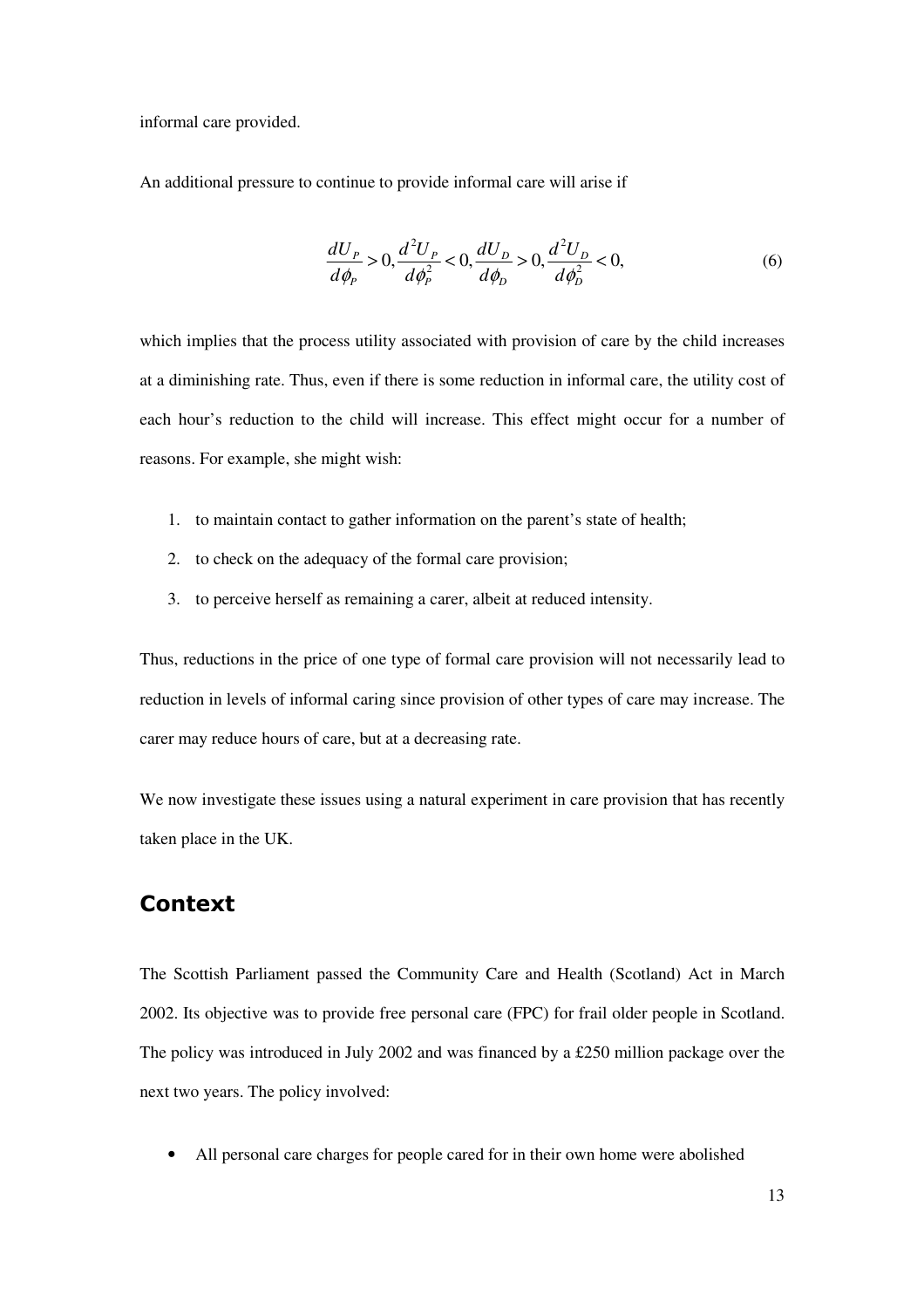- Everyone needing nursing care received it free of charge
- For those cared for in a care home and who were funding the cost of their care, a "free personal care" payment of £145 per week was provided

We wish to focus on the first of these provisions: the removal of all charges for personal care to those being cared for in their own homes.

Personal care was defined to include:

- Personal hygiene such as bathing and showering:
- Continence management help with toilet and skin care;
- Food and diet including assistance with eating;
- Help with mobility;
- Counselling and support services;
- Assistance with medication and simple treatments; and
- Personal assistance such as help getting up and into bed.

Personal care did *not* include help with domestic tasks such as shopping and gardening. Hence it only covered part of the spectrum of care services that a disabled person might wish to consume.

In passing this legislation, Scotland was the only part of the UK to put into practice the recommendation of the Royal Commission on Long Term Care (1998) that personal care should be free in all settings and should be paid through general taxation. The potential financial impacts of the policy were evaluated in 2001 by the Scottish Executive. In assessing its costs, one of the key issues was whether the provision of free personal care would result in a reduction in the provision of informal care by friends and family and consequent increases in the costs of providing formal care. Based on the evidence from the Channelling Experiment, it was recommended that £10m be set aside to provide for substitution between informal and formal care.

Throughout the UK, it is the responsibility of local authorities to deliver social care to disabled individuals. Table 1 shows the number of clients receiving home care services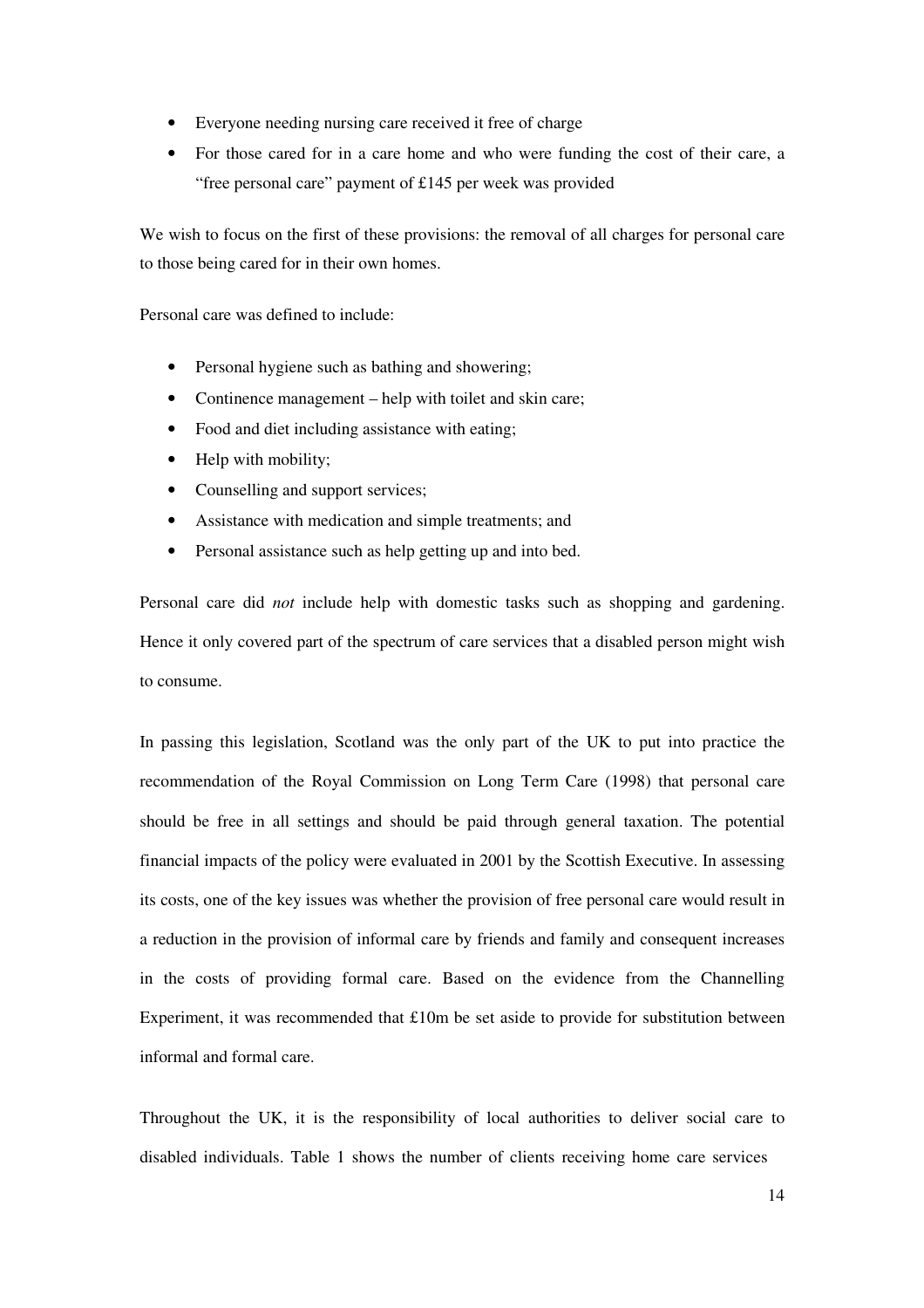from local authorities in Scotland between 2000 and 2005 – before and after the introduction of the policy. It indicates that the total number of home care clients receiving some service has varied between 54 thousand and 59 thousand over this period. However the share of this group receiving free personal care has increased rapidly from 45 per cent of the total when the policy was first introduced, to 68 per cent in 2005. The average number of hours of care received by clients has also increased significantly over the period, from 5.6 to 8.2 hours. And expenditure on free personal care for home care clients rose from £116 million in 2003-04 to £136 million in 2004-05 (Scottish Executive, 2006).

Table 2 shows broadly equivalent home care statistics for England. (England comprises around 82 per cent of the population of the UK and therefore dominates the "Rest of the UK" in comparisons between Scotland and the Rest of the UK). Administrative data on social care are not collected on the same basis in Scotland and England. Personal care is not separately identified in England though more intensive home care packages, which involve longer hours and multiple visits, are shown. In England the data relate to all adults, while in Scotland those aged 65 and over, to whom the free personal care policy applies, are identified. Care clients aged 65 and over outnumber those aged less than 65 by around 5 to 1.

The data in Table 2 show that there was a substantial decline in the number of local authority clients in England between  $2000$  and  $2005<sup>1</sup>$ . This may be due to a withdrawal by some local authorities from some domestic home care activities such as help with shopping. However the number receiving intensive care packages rose from 151 thousand to 178 thousand. Between 2000 and 2005, average hours per client rose more quickly in England (from 7.0 to 10.1 hours per week) than in Scotland (from 5.6 to 8.2 hours per week).

 $\overline{a}$ 

 $1$  Around 11% of home care hours in England are supplied by private providers to private clients (Mathew 2004 and Department of Health 2006)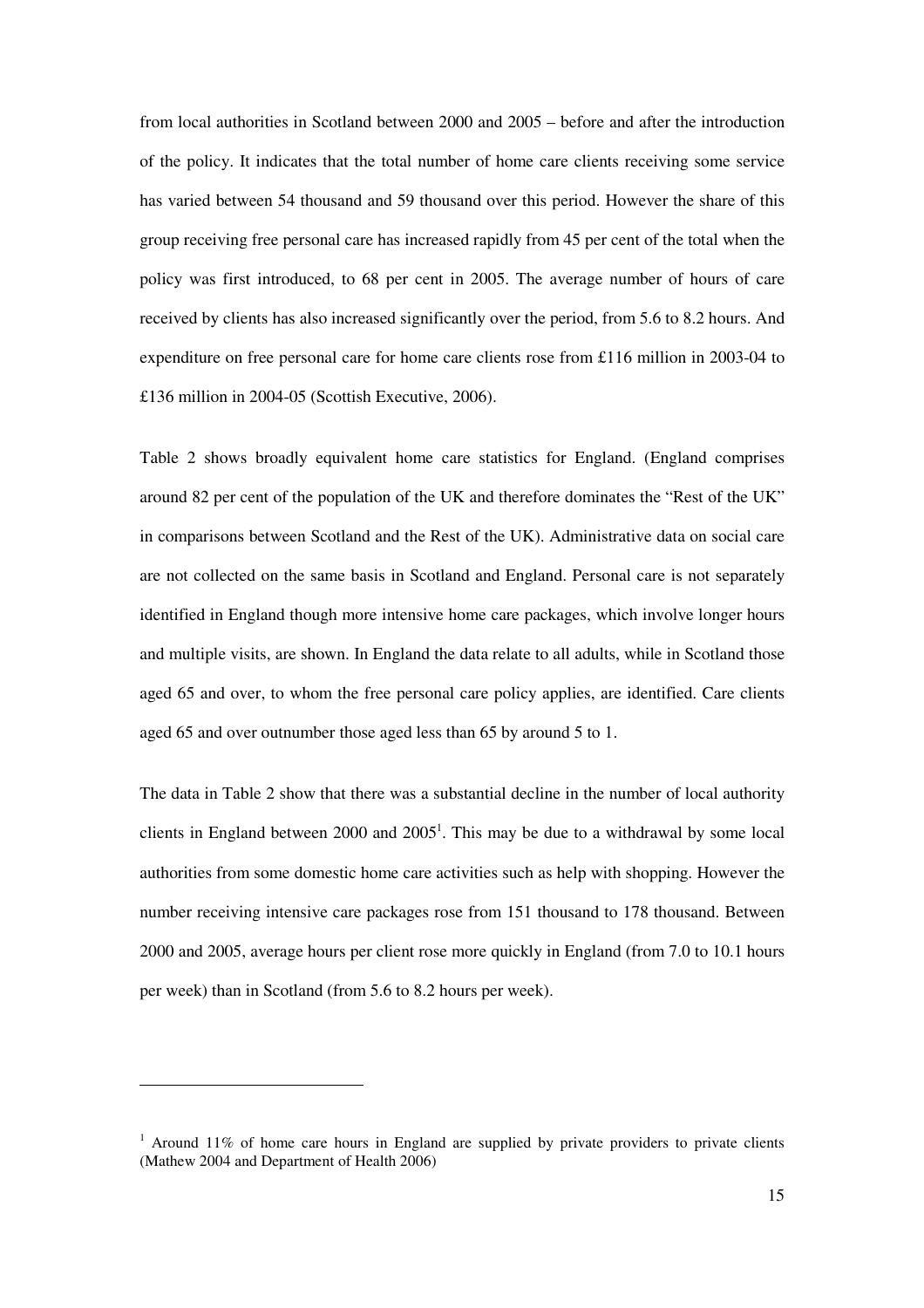In both areas the average hours per client data suggest that formal care provision has increasingly focussed on intensive care packages. In Scotland these tend to involve personal care, while in England, though data on personal care is not available, they involve frequent visits and long weekly hours, which suggests that they are similar to the intensive care packages being supplied in Scotland. The main difference between Scotland and England is the decline in the total number of local authority clients in England compared with the broad stability in client numbers in Scotland. The decline in England may have occurred for budgetary reasons. This is quite possible because the method for allocating resources to local authorities is quite different in Scotland and England.

There is no evidence of a sudden decline in demand in either jurisdiction. Indeed some evidence (Wanless and Forder 2006) suggests that demand is rising and will continue to do so. This is partly due to increases in unhealthy life expectancy and rising awareness and expectations of public provision. Thus, the decline in local authority supply in England suggests that demand has had to be met from other providers or there has been an increase in unmet need.

The other important difference relates to charging. In England, individuals with assets in excess of £12,500 (excluding housing assets) are expected to contribute towards their personal care costs, while in Scotland since July 2002 these costs have been fully met by the local authority. Thus, in Scotland, with the introduction of free personal care, there was a fall in the price of formal care relative to England.

If there is a significant fall in the relative price of personal care in Scotland and a decline in supply in England, what will happen to relative levels of informal caring? The most obvious prediction would be that there would be a reduction in informal caring in Scotland relative to England.

Table 3 presents data from the Family Resources Survey on informal caring in Scotland,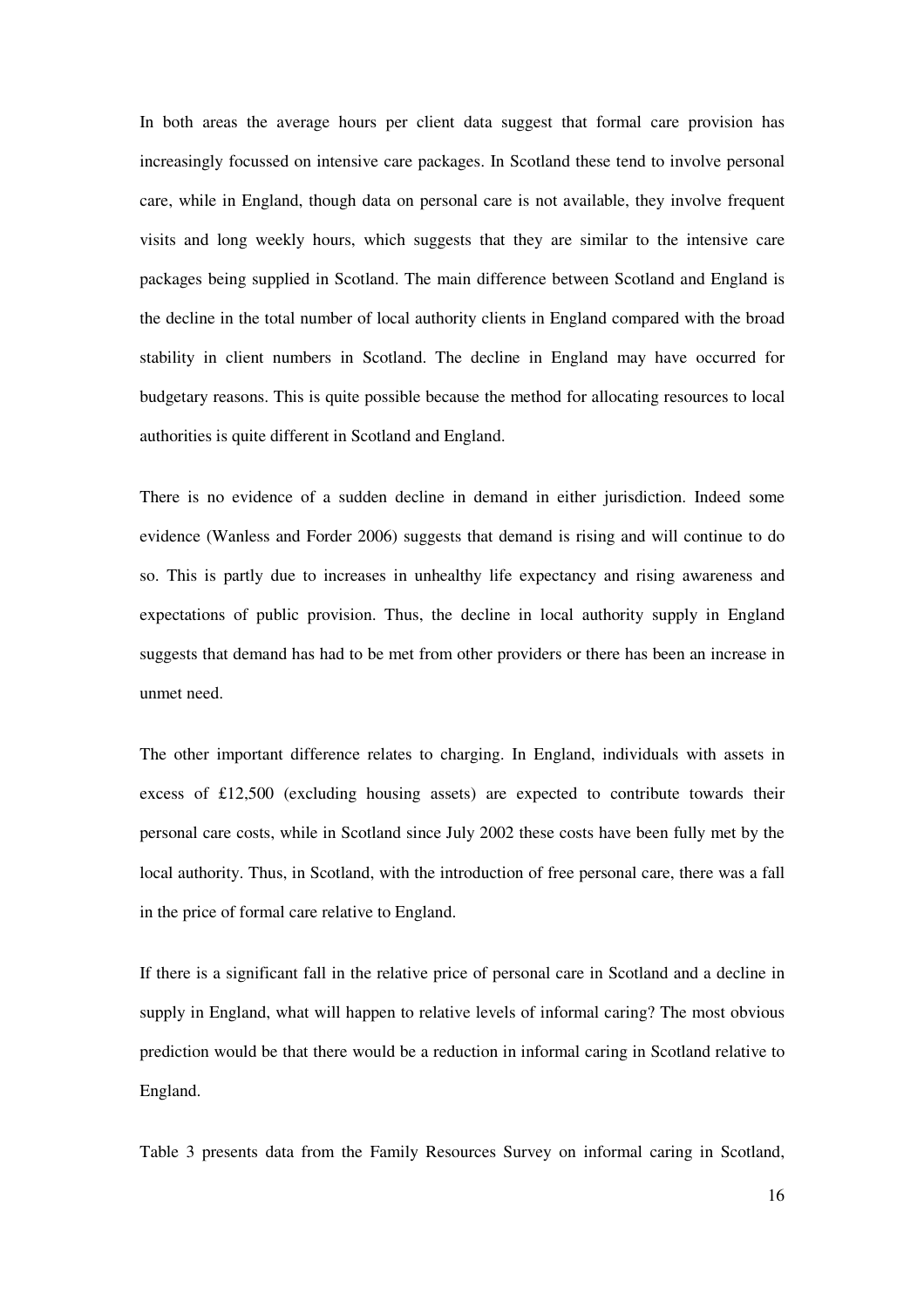England and Wales during the period 1996 to 2003. The Family Resources Survey is an annual cross-sectional survey of the income and circumstances of households in the UK, covering around 29,000 households. This sample period covers two years after the introduction of free personal care and does not show any significant relative change in the number of informal carers in Scotland compared with England and Wales in 2002 and 2003.

Thus, there is no suggestion from these aggregate data of a change in informal caring behaviour in Scotland following the introduction of free personal care. However, these comparisons are based on unconditional means which do not allow for unobserved heterogeneity. In the next section we test for relative changes in informal caring using the British Household Panel Survey (BHPS) which allows us both to control for exogenous influences on caring behaviour and for unobserved heterogeneity.

# Model and Results

To capture any change in informal care behaviour following the introduction of free personal care in Scotland, we employ a simple difference-in-difference approach to model whether an adult provides care to a disabled person or not. In particular we estimate the following equation:

$$
y_{it}^* = \beta x_{it} + \delta time + \varphi s \cot land + \gamma time * s \cot land + \varepsilon_{it}
$$
 (7)

where the latent dependent variable is the probability that an individual provides informal care to an elderly (aged 65 and over) disabled person, conditional on a set of explanatory variables. These left-hand-side variables include a set of explanatory variables *x,* a time dummy which is zero before the policy change and unity after, a location dummy for Scotland and an interaction term of time and location. Hence, the main parameter of interest is  $\gamma$ ; a significantly negative sign would indicate that informal care provision has declined in the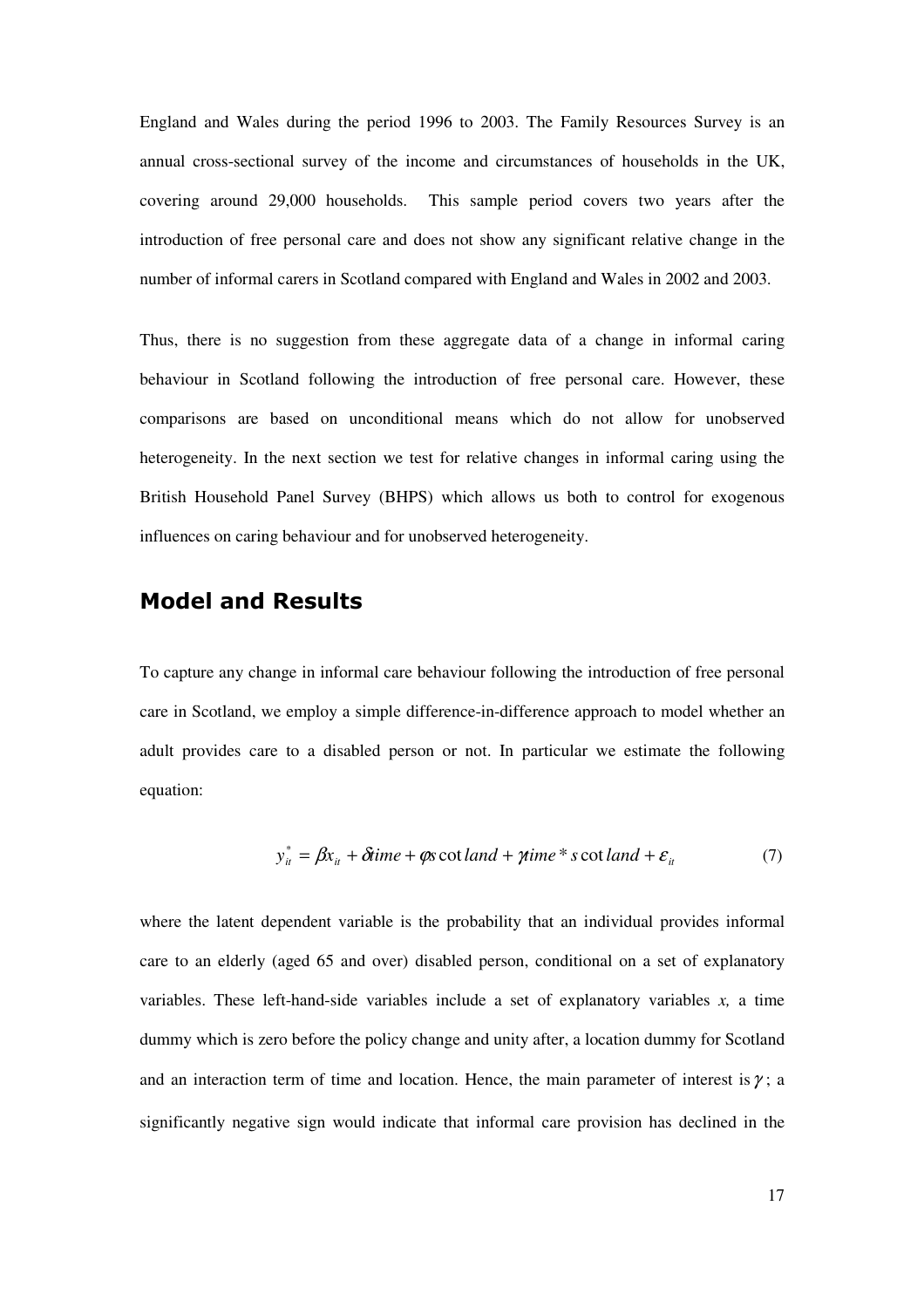aftermath of the introduction of free personal care while a significantly positive sign would suggest the opposite.

Though the left-hand-side variable is latent, we nevertheless estimate the models using a linear formulation, adjusting for heteroscedasticty and correcting for unobserved heterogeneity by using a fixed effects estimator. We also estimated probit models to check for the robustness of the results and find very little difference.<sup>2</sup>

We include a series of exogenous variables to control for socio-economic status including age, marital status, education, number of children in household, household size, ownership of accommodation, number of disabled in household and own disability status. Estimations are done separately for co-residential and extra-residential carers.

The implementation of (7) is based on data from BHPS from 1999 to 2003. Each year over 5,000 households consisting of roughly 10,000 individuals have been interviewed. Most of these are re-interviewed in subsequent years, allowing us to follow their behaviour over time for a maximum of 13 years. The BHPS offers a wide range of variables for our variables and is nationally representative. Individuals are classified as carers if they provide an affirmative answer to at least one of the following questions:

Co-residential carer: "*Is there anyone living with you who is sick, disabled or elderly whom you look after or give special help to? "* 

Extra-Residential carer: *"Do you provide some regular service or help for any sick, disabled or elderly person not living with you?"* 

 $\overline{a}$ 

 $2$  A problem with estimating difference-in-difference models using non-linear estimators is that standard errors from these estimations are invalid and need to be adjusted (see Ai and Norton 2003). However, this is rather estimation-time consuming and results were very similar for the models in which we used both linear and non-linear estimators.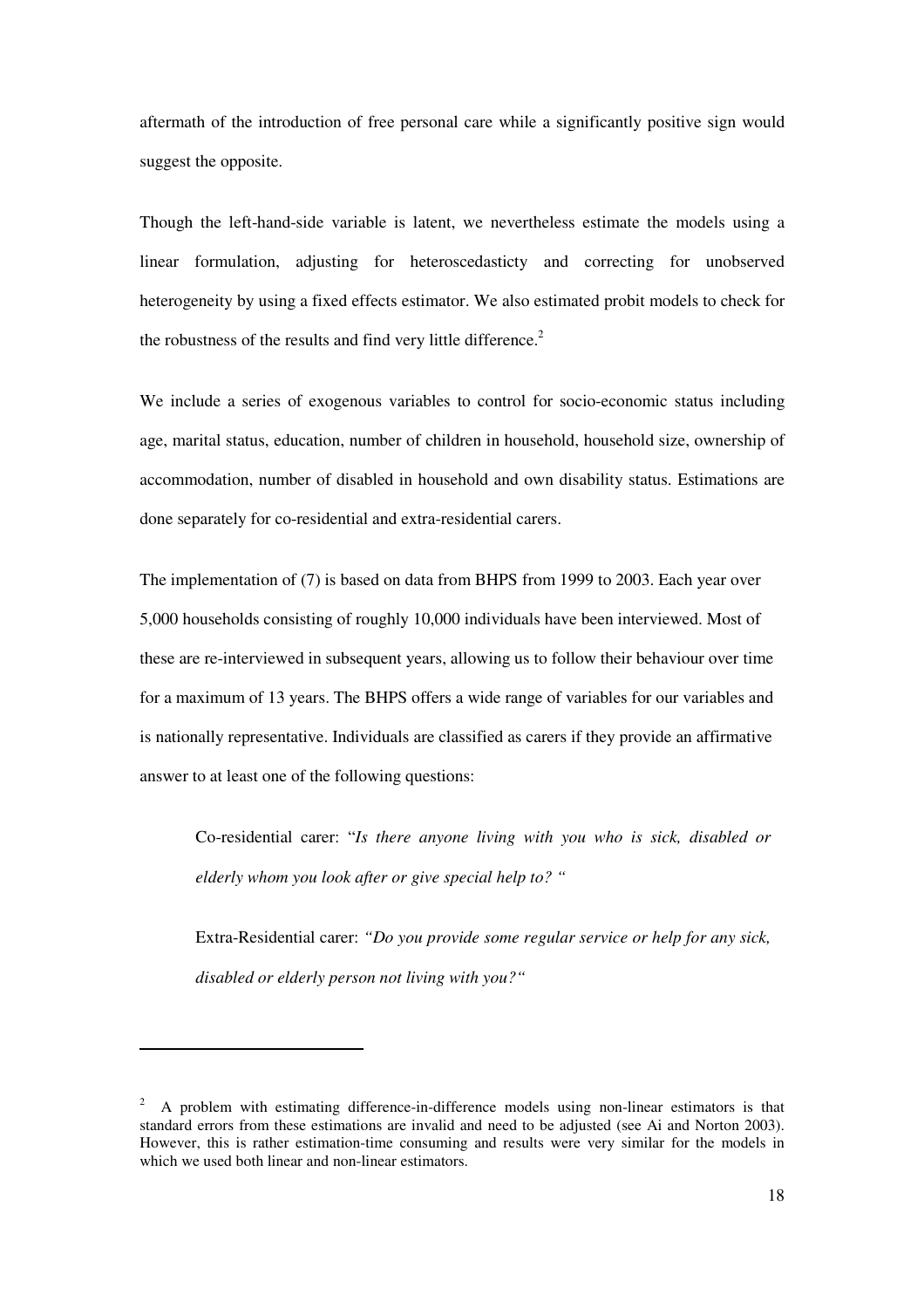To account for the fact that free personal care is only available to those aged 65 and over resident in Scotland, we restricted the care definition further. We distinguish between the coresidential (within the home) and extra-residential (outside the home) carers. Information on the age of the caree is available for co-residential carers in the BHPS but not for extraresidential ones. For extra-residential care we used the age of the carer to infer the age of the caree, given that we knew the relationship between carer and caree. Thus we included only middle-aged individuals who care for a parent or parent in law or grandparent.

Our model abstracts from the endogeneity of living arrangements. This may be acceptable for the short-run analysis that we are able to conduct at present, given that our data only cover two years following the introduction of the policy. In the longer run, given that understanding of the policy was initially limited and that new sets of decisions on living arrangements are now being made as successive cohorts of older people require care, this may be a difficult argument to maintain.

There is no evidence of actions taken in anticipation of the policy, such as movements of older people requiring care from England to Scotland. This may be partly because the policy was introduced quickly and its details were initially not well understood (Bell and Bowes 2006).

Table 4 summarises the care characteristics of the BHPS sample. It shows that around 11.3 per cent of all adults in GB provide extra residential care, while about 7.8 per cent provide care at home. Subsumed within these groups is 1 percent of adults who provide care both within and outside the home. In general females provide more care than males. The gender imbalance is greatest for extra-residential caring.

Table 5 shows further characteristics of carers in Great Britain drawn from our BHPS sample. Around 11 per cent of the adult population provides extra-residential care. This group accounts for a slightly smaller share of full-time workers (9.9 per cent) and a larger share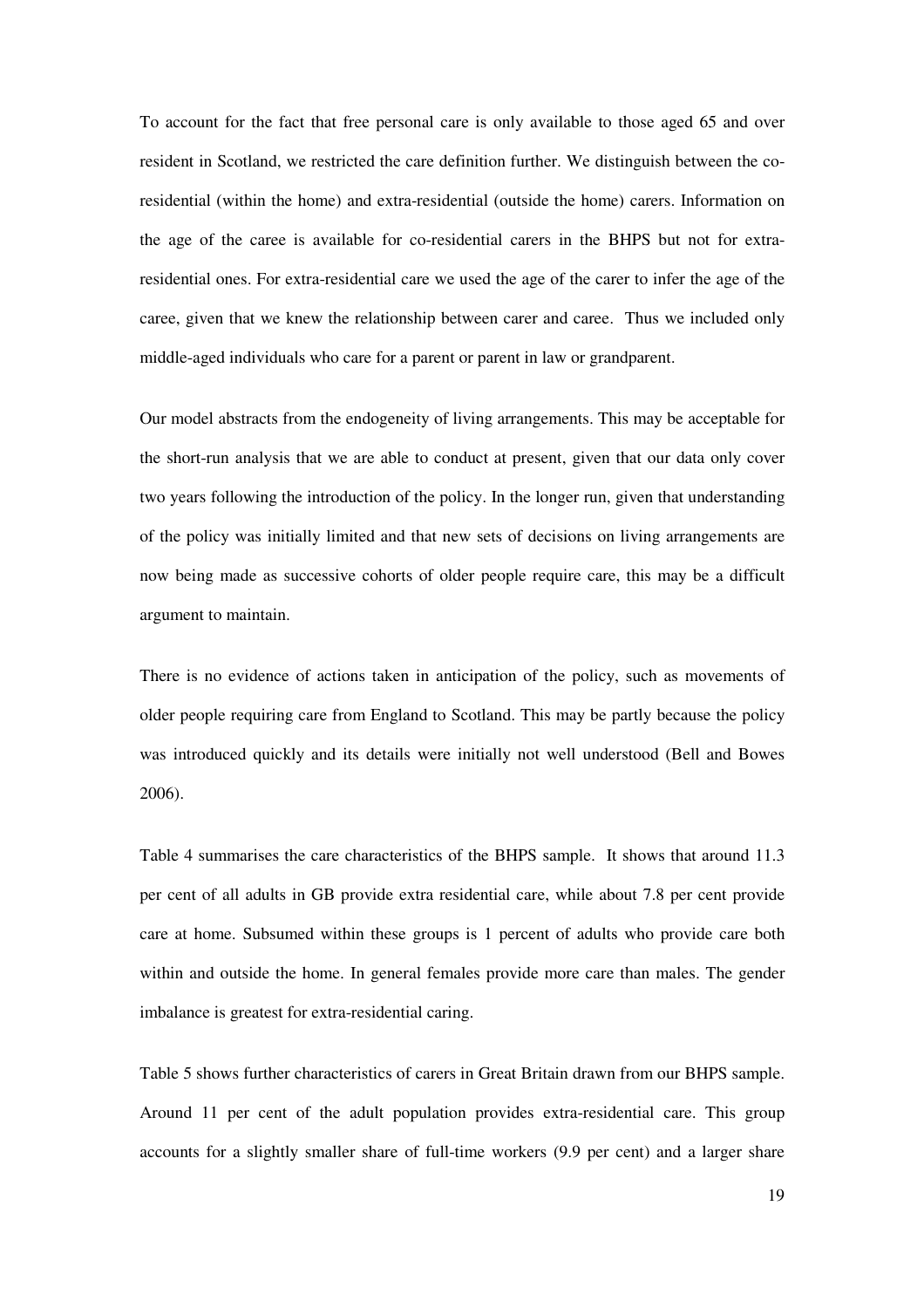(13.6 per cent) of part-time workers. These outcomes are consistent with the findings of Heitmueller and Inglis (2004) who argue that informal carers face significant disadvantages in the labour market, both in terms of labour market participation and wages. The causal links between employment and care are also explored in Heitmueller and Michaud (2006).

There is a distinctive age pattern in both co-residential and extra-residential caring. Table 5 shows that extra-residential caring peaks in the age group 50-60, while for co-residential caring there is a steady increase through retirement age. This reflects the higher prevalence of caring for a spouse among co-resident carers. Finally, the shares by qualification of extraresidential carers broadly mirror their population share, albeit with a slightly lower proportion holding first degrees. In contrast, co-residential carers are much less well-qualified than the population as a whole. Co-residential carers are, as we have already seen, likely to be older, and therefore less likely to be well-qualified. However, the low level of educational qualifications among co-resident carers may also stem from selection of cost-minimising housing arrangements when opportunity costs in the labour market are relatively low.

We now turn to our estimates of the effects of the introduction of free personal care on coresidential and extra-residential caring. Tables 6 to 9 report our results for various versions of equation (7). There are six dependent variables - each and both genders, and co-residential or extra-residential carers. Each of these six cases is estimated with controls for additional characteristics present or absent. Estimates are constructed for all adult respondents and then the dataset is restricted to adults of working age to determine whether significantly different behaviour is observed among carers that might be active in the labour market<sup>3</sup>.

As mentioned previously, our main concern is the sign and significance of the difference-indifference coefficient. For all models involving co-residential carers, none of the interaction

 $\overline{a}$ 

 $3$  Cross-section weights are applied to rescale the booster sample for Scotland.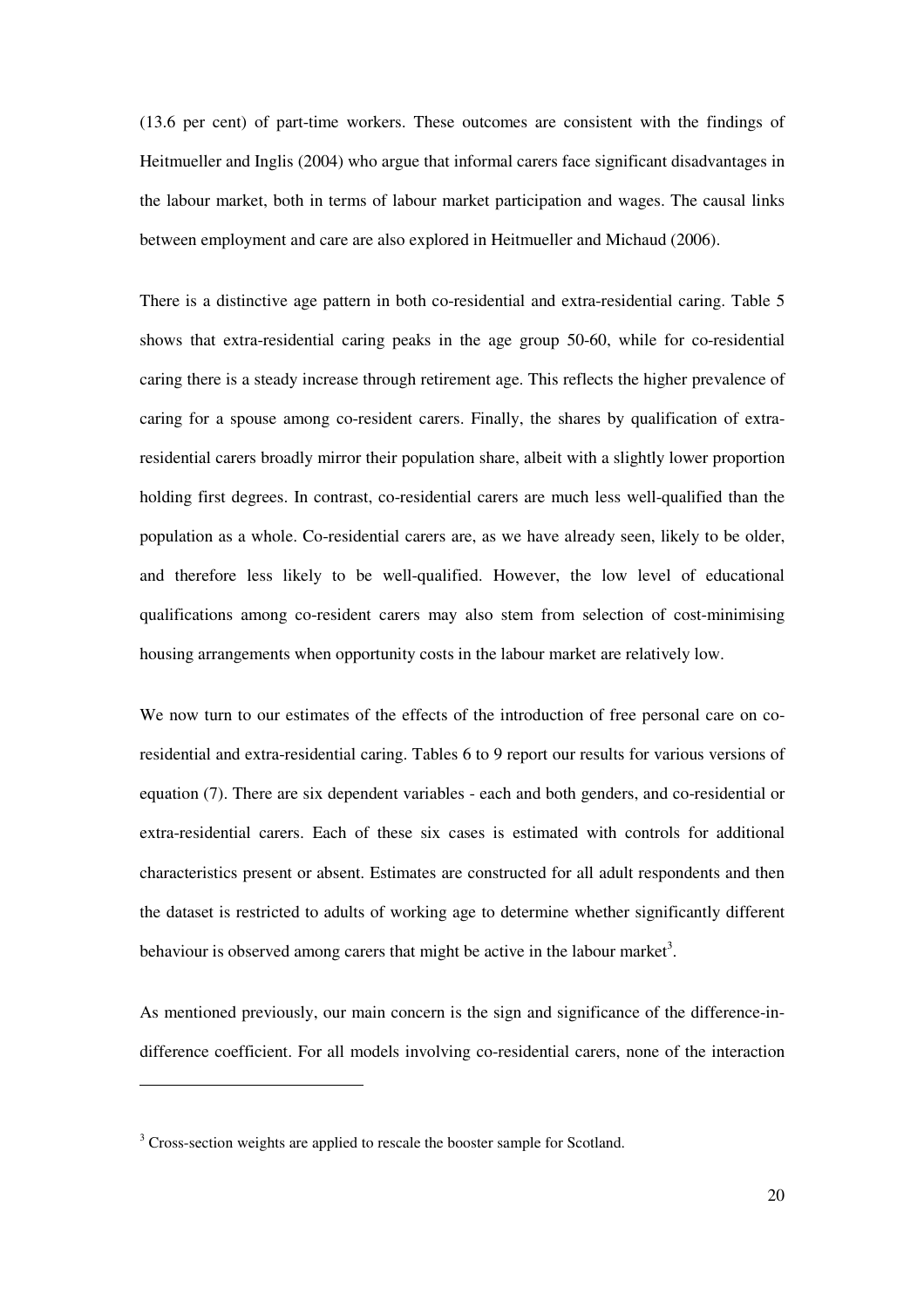(diffindiff) terms is significant regardless of the model specification. In other words, the introduction of free personal care does not seem to have changed the provision of informal care in Scotland for those caring for an elderly person within the same household.

The picture is slightly different for extra-residential carers. Irrespective of whether additional controls are added, there appears to be a significant reduction in the probability of informal caring by females of around 1 per cent. This effect is only significant at the 10 per cent level and its magnitude is very small.

We have argued that a change in the relative costs of some categories of formal care might lead to changes in the types of care being provided informally. We know that the publicly supplied care type is personal care. This will normally imply high-intensity care. Thus, if there is substitution between personal care and other forms of care by informal carers we may observe a shift in the hours of care supplied. Thus far we have neglected the intensive margin of care provision. Unfortunately, the information on hours of care provided is patchy and banded. Hence, we simply compare changes in the distribution of hours of informal care before and after the introduction of the policy in Scotland and England rather then replicate our difference-in-difference estimation. Figures 1 and 2 summarise our results.

There was virtually no change in the distribution hours of care in England following the introduction of free personal care in Scotland. One would certainly not expect the Scottish policy to affect the English distribution. But this finding also implies that there were no other major changes happening in England that might have altered the distribution. In contrast, there is a dramatic change in the Scottish distribution. Most noticeably, there has been a sharp decline for people caring for more than 100 hours per week in their own home (from 85 to 50 individuals or 46% to 27%). There was a corresponding increase in lower intensity coresidential care (between 0 and 19 hours per week). There was also a significant increase in the 0-9 hour band among extra-residential carers.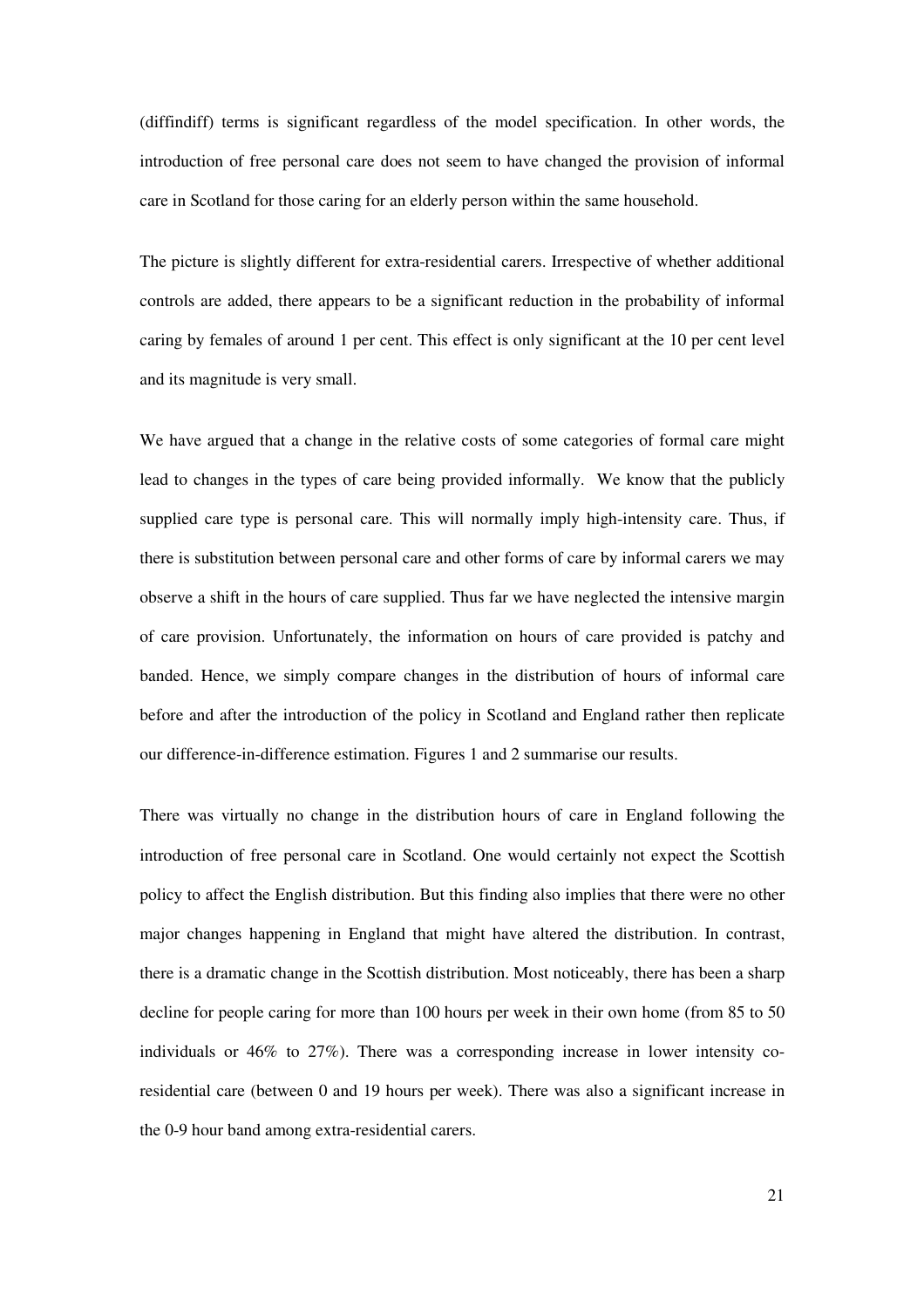Thus, although we have found no difference in the probability that co-resident adults will describe themselves as carers, there does appear to be some reduction in the intensity of support that they provide. This is probably because co-resident carers provide the most intensive support, which is more likely to involve personal care. Extra-residential carers are more likely to provide general domestic support and it is therefore not surprising that changes in the distribution of hours are less significant for this group when the price of personal care is reduced to zero.

These changes in the distribution of the hours of care in Scotland compared with England are most likely associated with the policy. While our difference-in-difference models did not indicate any substantial reduction in informal caring in Scotland on the extensive margin, the data on hours of care do suggest that informal carers may have reduced the intensity of the care they provide and/or are providing different types of care.

# Conclusions

The existing literature on substitution between formal and informal care provision tends to imply that any reductions in informal care brought about by reductions in the price of formal care tend to be small. Most of this literature has used US data and tends to operate within a theoretical framework that does not distinguish between different types of care and the varying efficiency of informal carers in providing these forms of care.

Our paper examines one of the largest natural experiments in care provision to frail older people. This was the provision of free personal care in Scotland from July 2002. In the rest of Great Britain, notably England, those frail older people who required personal care and had non-housing assets of more than £12,500, had to continue contributing towards the cost of that care. The impacts of the policy change can be assessed using a GB-wide longitudinal dataset that was established before the introduction of the policy.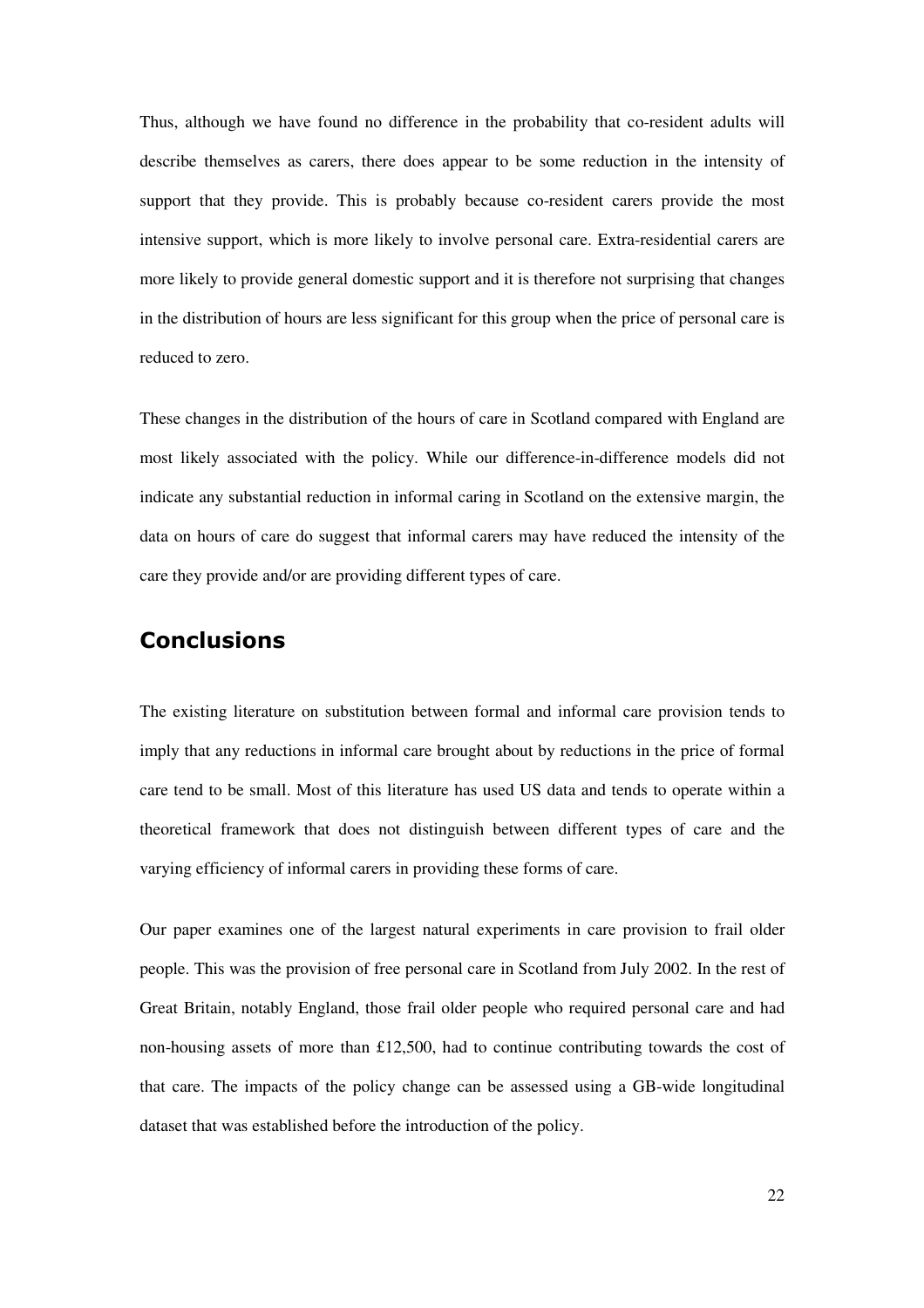Our difference-in-difference approach examines the impact of the policy. Its effect on the probability of informal care provision on almost all categories of carer is insignificantly different from zero. The only exception is female extra-residential carers. However, the negative effect is mildly significant and its magnitude is small. These results are consistent with much of the earlier literature from other countries on the effects of subsidised public care provision on willingness to supply informal care.

The data do imply that the introduction of the policy may have affected the balance of informal care provision towards less intensive support. This is consistent with a model in which the effect of a policy change is to encourage substitution both between types of care and between informal caring and the labour market.

There are a number of caveats we should add. First, this assessment of its impact is being made only two years after the policy has been introduced; further adjustments to informal caring behaviour may evolve as the policy matures. Second, more information is needed on the types of task that informal carers undertake and how they select these tasks. Only with such direct information will we be able to determine how informal care adapts and evolves when the price of formal care drops. Finally, any longer term study should address the endogeneity of living arrangements to determine how they are affected by additional public support for care at home. These effects will include impacts on both the housing and labour markets.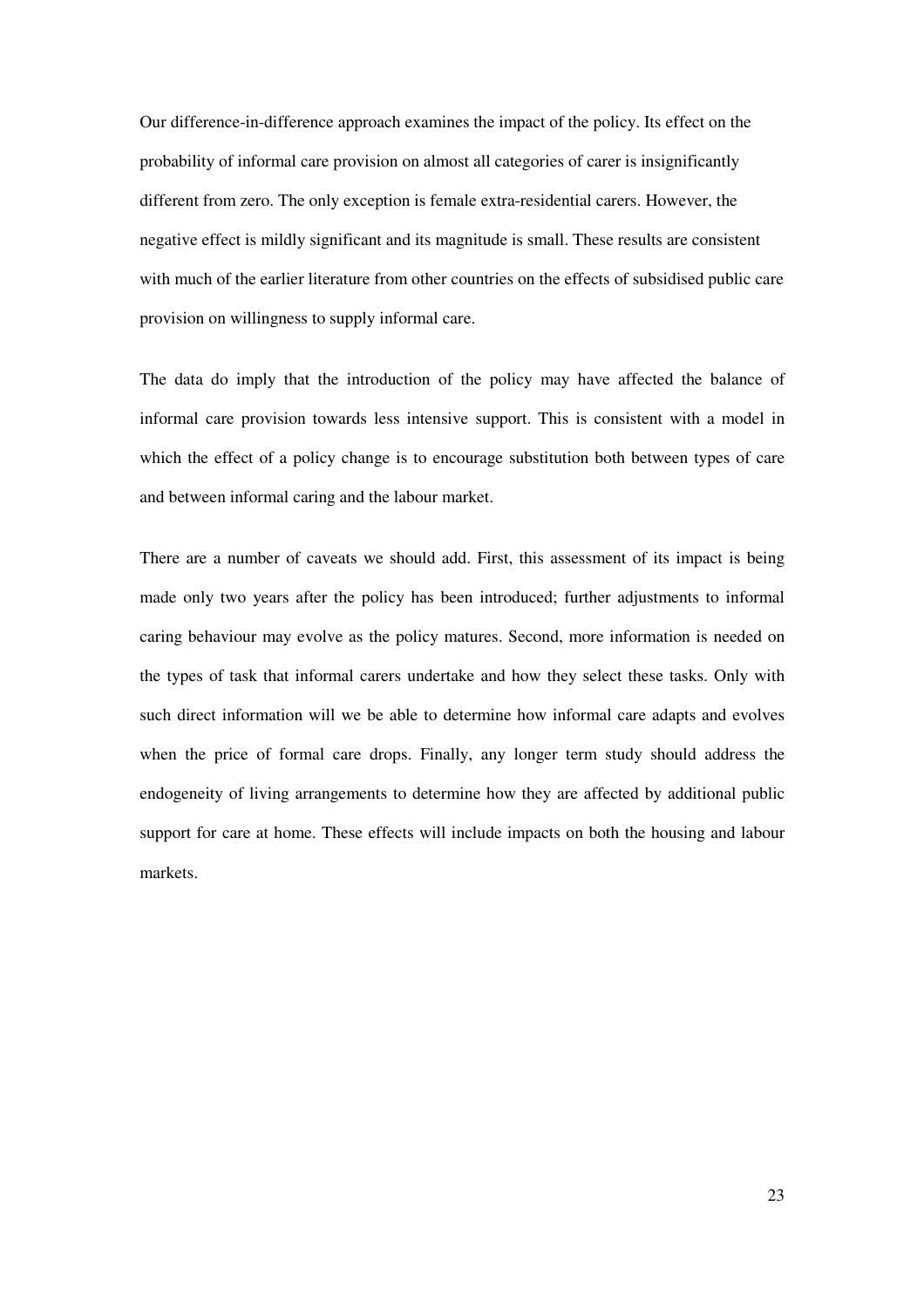# References

Ai, C., Norton, E. (2003). Interaction terms in logit and probit models. Economics Letters, 80: 123-129

Bell, D,N,F and Bowes, A. (2006). *Financial Care Models in Scotland and the UK*, Joseph Rowntree Foundation

Carcagno, G.J. and Kemper, P. (1988). "An Overview of the Channelling Demonstration and its Evaluation", Health Services Research, Vol 23, 1, pp 1-22

Cordingley, L. Hughes, J. and Challis, D. (2001). "Unmet need and older people: Towards a synthesis of user and provider views", Joseph Rowntree Foundation

Christianson J.B. and Stephens, S. A. (1984). "Informal Care to the Impaired Elderly: Report of the Channeling Survey of Informal Caregivers", U.S. Department of Health and Human Services

Christianson, J.B. (1988). The Effect of Channelling on Informal Caregiving", Health Services Research, Vol 23, 1, pp 99-117

Department of Health (2006). Community Care Statistics: Home Care Services for Adults, England

(http://www.dh.gov.uk/PublicationsAndStatistics/Statistics/StatisticalWorkAreas/StatisticalSo cialCare/StatisticalSocialCareArticle/fs/en?CONTENT\_ID=4086767&chk=4eMvuk)

Engers, M. and Stern, S. (2002). "Long-term Care and Family Bargaining", International Economic Review, 43, 1, February, 73-114

Heitmueller, A. and Inglis, K. (2004). "Carefree? Participation and Pay Differentials for Informal Carers in Britain", IZA, Discussion Paper 1273

Heitmueller, A. and Michaud, P, (2006). "Informal Care and Employment in England: Evidence from the British Household Panel Survey", IZA Discussion Paper 2010

Hoerger, T.J., Picone, G. and Sloan, F. (1996). Public Subsidies, Private Provision of Care and Living Arrangements of the Elderly, The Review of Economics and Statistics, 78,3, Aug,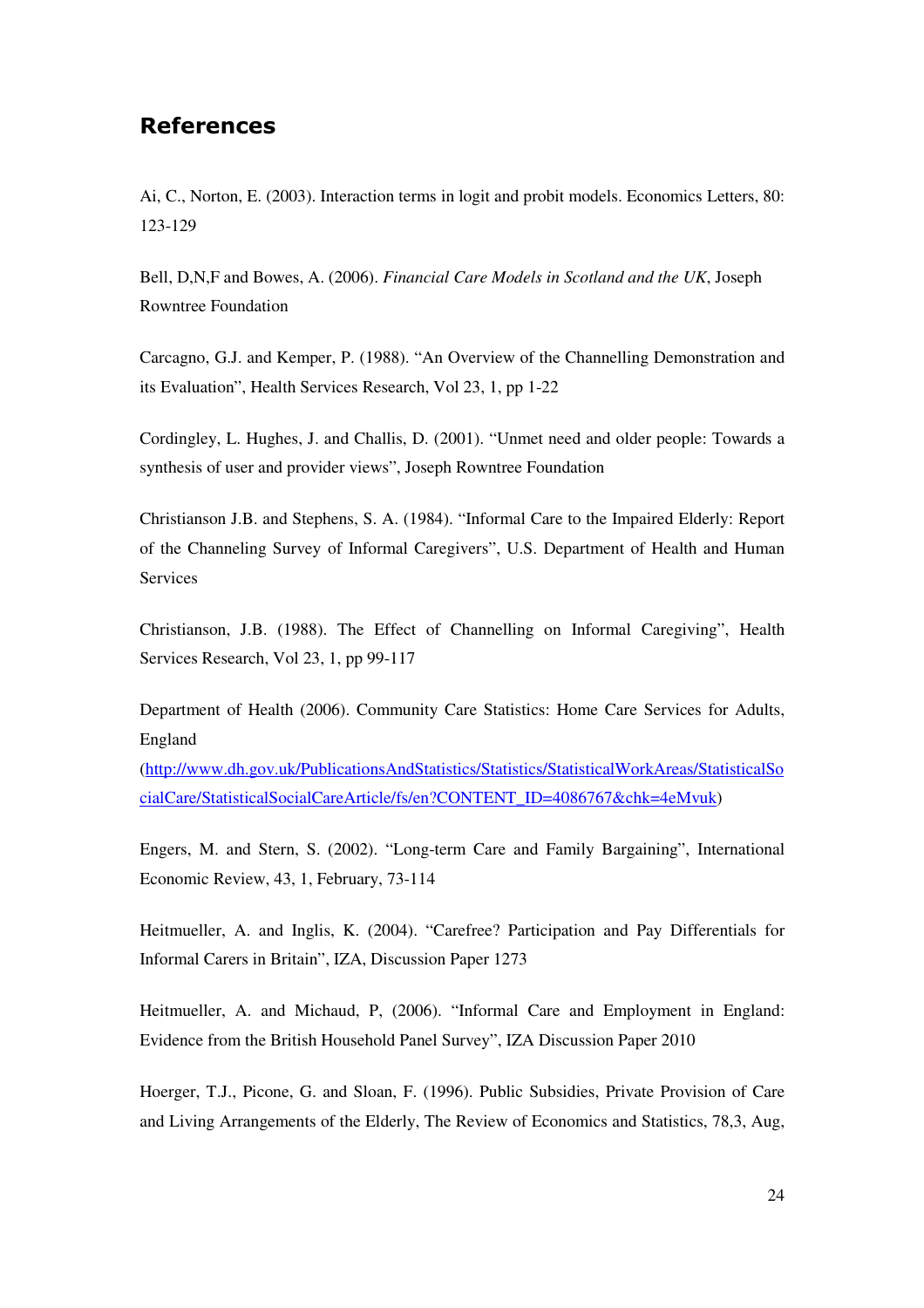#### 428-440

Kemper, P. Brown, R.P., Carcagno, G.J., Applebaum, R.A., Christianson, J. B., Corson, W., Miller Dunstan, S., Grannemann, T., Harrigan, M., Holden, N., Phillips, B., Schore, J., Thornton, C., Wooldridge, J., and Skidmore F. (1986). "The Evaluation of the National Long Term Care Demonstration: Final Report", U.S. Department of Health and Human Services. May, http://aspe.hhs.gov/daltcp/reports/chanes.htm

Li, L. W., (2005). "Longitudinal Changes in the Amount of Informal Care Among Publicly Paid Home Care Recipients" The Gerontologist 45:465-473

Mathew, D (2004). "Changing Practice: Delivering Quality", UK Home Care Association, ISBN 0-9534-243-3-2

Pezzin, L. Kemper, P. and Reschovsky, J. (1996). "Does Publicly Provided Home Care Substitute for Family Care? Experimental Evidence with Endogenous Living Arrangements" The Journal of Human Resources, XXXI (3), 650-676

Pezzin, Pollak and Schone (2005), Efficiency in Family Bargaining: Living Arrangements and Caregiving Decisions of Adult Children and Elderly Parents (preliminary draft)

Pezzin, L.and Schone, B.S., (1999a). "Intergenerational Household Formation, Female Labor Supply and Informal Caregiving: A Bargaining Approach", Journal of Human Resources, XXXIV, 3, 475-503

Pezzin, L.and Schone, B.S., (1999b). "Parental Marital Disruption and Intergenerational Transfers: An Aanalysis of Lone Elderly Parents and Their Children"", Demography, XXXIV, 3, 475-503

Scottish Executive (2006) Statistics Release on Free Personal Care, March, (http://www.scotland.gov.uk/Publications/2006/03/27130345/0)

Stern, S. (1995) "Estimating Family Long-Term Care Decisions in the Presence of Endogenous Child Characteristics", Journal of Human Resources, XXX, 3, 551-580

Royal Commission on Long Term Care (1999). "With Respect to Old Age: Long Term Care – Rights and Responsibilities", Cm 4192-I: 1999, London: The Stationery Office

Wanless, D. and Forder, J. (2006). "Securing Good Care for Older People: Taking a Long-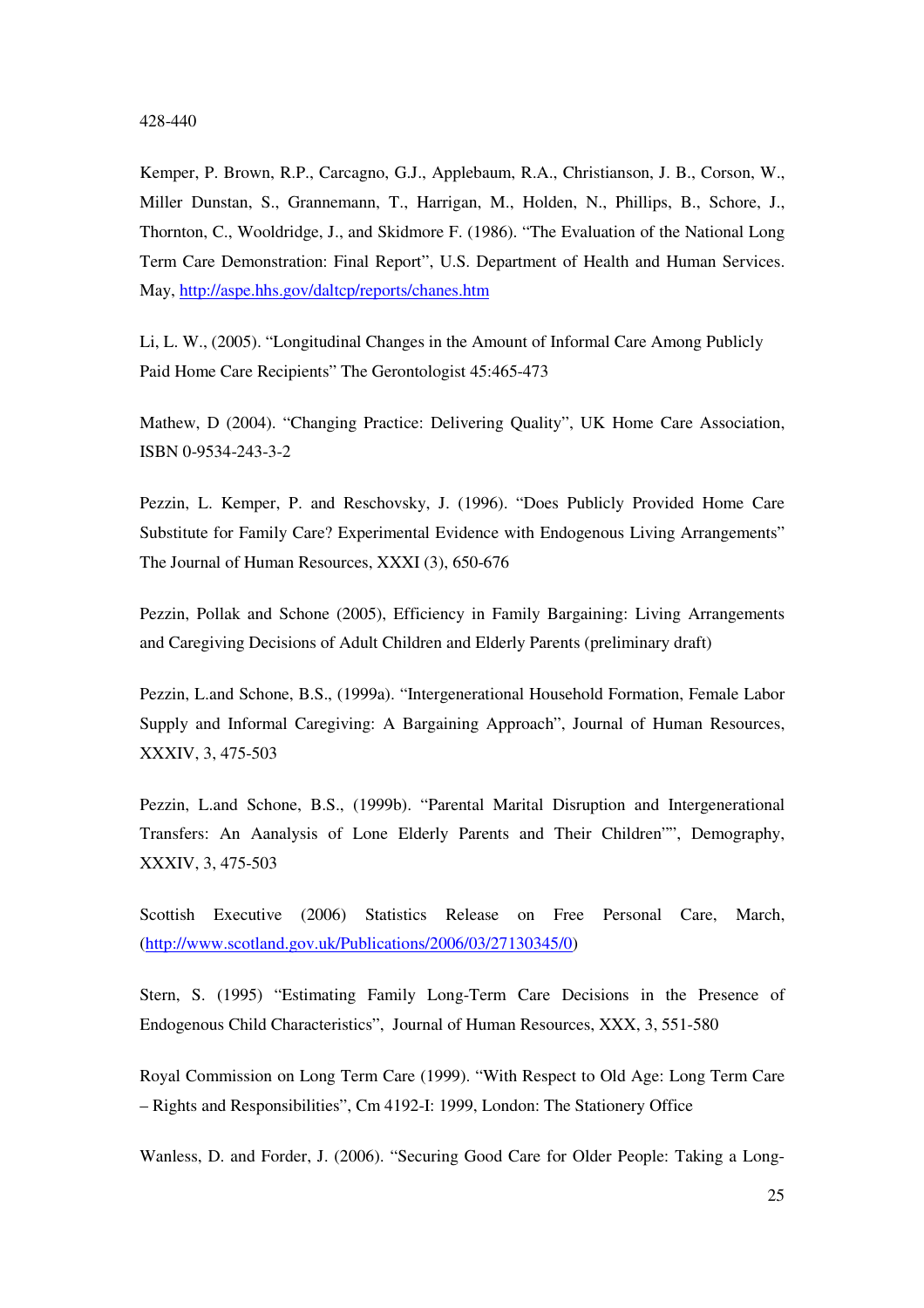term View", King's Fund

Yoo, B. Bhattacharya, J. McDonald, K.M. and Garber, A. M. (2004). "Impacts of Informal Caregiver Availability on Long-term Care Expenditures in OECD Countries", OECD Health Services Research 39:6, II , December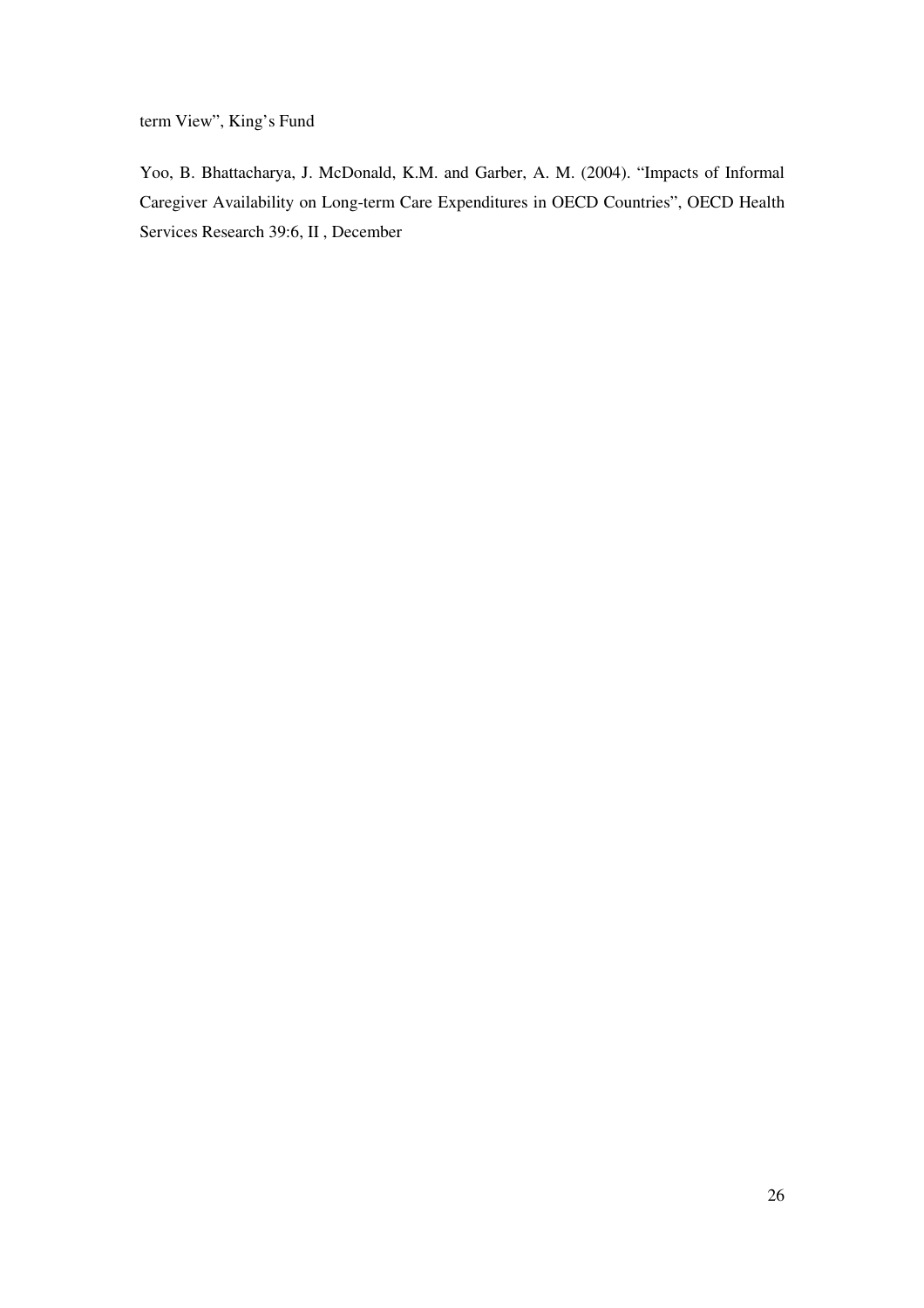### **APPENDIX A**

|                                                                  |        |        | At 31st March |        |        |        |  |  |
|------------------------------------------------------------------|--------|--------|---------------|--------|--------|--------|--|--|
|                                                                  | 2000   | 2001   | 2002          | 2003   | 2004   | 2005   |  |  |
| Home Care clients aged $65+$                                     | 59,217 | 55,381 | 53,636        | 55,746 | 57,762 | 57,883 |  |  |
| Home Care clients aged 65+ receiving personal<br>care services * |        |        | 24,161        | 31,103 | 36,145 | 39,105 |  |  |
| Clients receiving personal care as proportion of<br>all clients. |        |        | 45%           | 56%    | 63%    | 68%    |  |  |
| Average hours per week (all clients)                             | 5.6    | 6.0    | 7.0           | 7.4    | 7.8    | 8.2    |  |  |

### **TABLE 1: HOME CARE CLIENTS 2000-05 IN SCOTLAND**

Source: Scottish Executive (2006)

### **TABLE 2: HOME CARE CLIENTS 2001-2005 IN ENGLAND**

|      |                | Total        | Hours per | More than 5 contact hours |  |  |  |  |
|------|----------------|--------------|-----------|---------------------------|--|--|--|--|
| Year | <b>Clients</b> | <b>Hours</b> | Client    | and 6 or more visits      |  |  |  |  |
| 2000 | 414,700        | 2,791,300    | 7.0       | 151,700                   |  |  |  |  |
| 2001 | 395,500        | 2,881,700    | 7.5       | 156,800                   |  |  |  |  |
| 2002 | 382,000        | 2,983,200    | 8.1       | 160,800                   |  |  |  |  |
| 2003 | 373,700        | 3,174,800    | 8.7       | 165,200                   |  |  |  |  |
| 2004 | 368,600        | 3,359,000    | 9.1       | 172,200                   |  |  |  |  |
| 2005 | 367,700        | 3,567,500    | 10.1      | 178,800                   |  |  |  |  |

Source: Department of Health (2006)

#### **TABLE 3: INFORMAL CARERS 1996-2003 (THOUSANDS)**

|      |       | England | Wales |          | Scotland |        |
|------|-------|---------|-------|----------|----------|--------|
|      |       | $\%$    |       |          |          | $\%$   |
| Year | total | female  | total | % female | total    | female |
| 1996 | 3465  | 61%     | 266   | 66%      | 352      | 65%    |
| 1997 | 3584  | 62%     | 261   | 63%      | 344      | 70%    |
| 1998 | 3818  | 63%     | 287   | 60%      | 342      | 62%    |
| 1999 | 3842  | 62%     | 301   | 62%      | 365      | 68%    |
| 2000 | 3676  | 63%     | 298   | 62%      | 388      | 61%    |
| 2001 | 4101  | 60%     | 295   | 59%      | 380      | 66%    |
| 2002 | 3976  | 62%     | 282   | 63%      | 387      | 62%    |
| 2003 | 3902  | 61%     | 276   | 62%      | 384      | 64%    |

Source: Family Resources Survey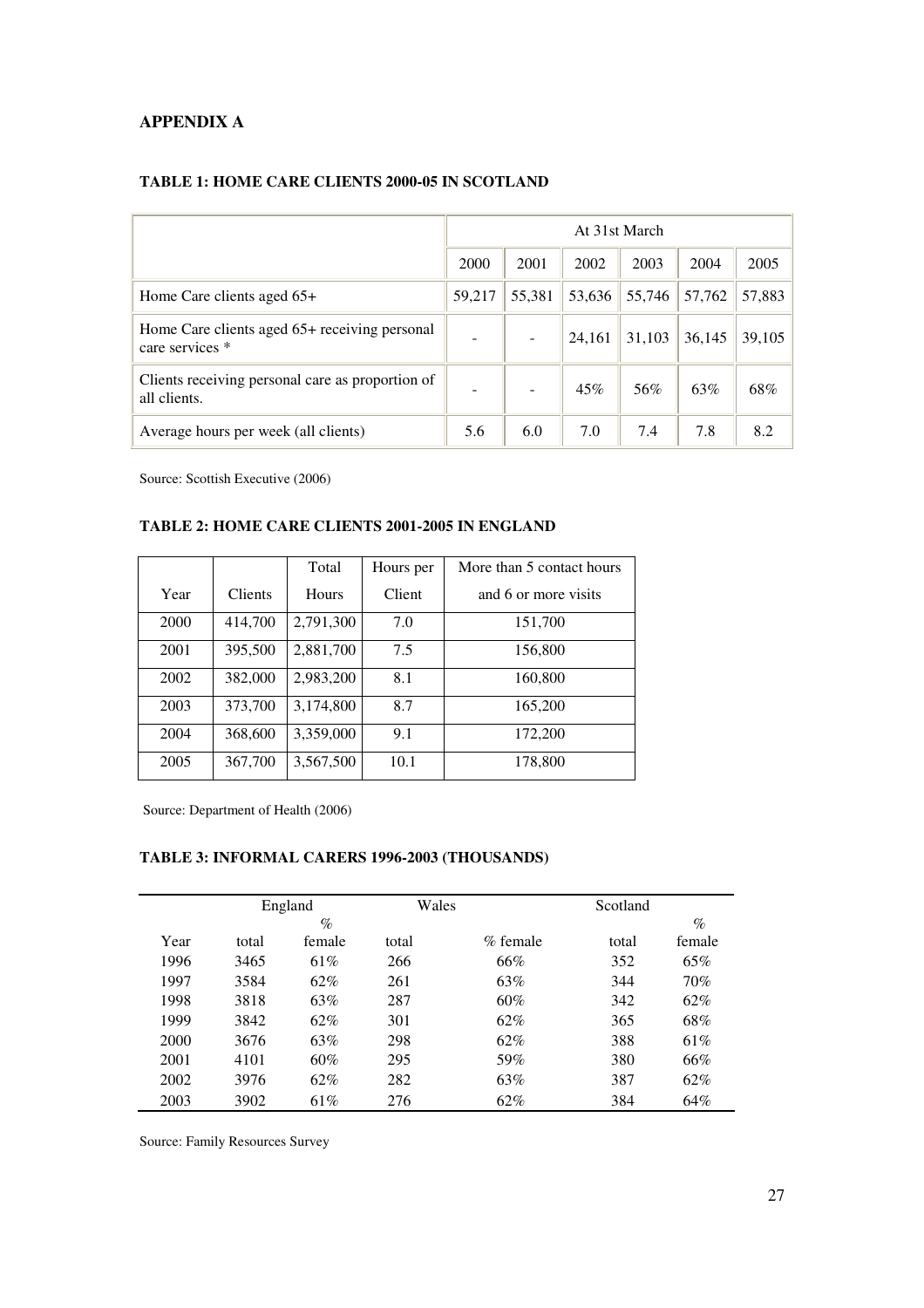| TABLE 4: PERCENTAGE OF ADULTS PROVIDING CARE BY CARE TYPE |  |  |
|-----------------------------------------------------------|--|--|
|-----------------------------------------------------------|--|--|

| <b>From Home</b> |            |                    |                       |  |  |
|------------------|------------|--------------------|-----------------------|--|--|
|                  |            | Not Providing Care | <b>Providing Care</b> |  |  |
| Overall          | <b>RUK</b> | 88.8               | 11.2                  |  |  |
|                  | Scotland   | 88.4               | 11.6                  |  |  |
| Females          | <b>RUK</b> | 87.1               | 12.9                  |  |  |
|                  | Scotland   | 86.8               | 13.2                  |  |  |
| Males            | <b>RUK</b> | 90.9               | 9.1                   |  |  |
|                  | Scotland   | 90.4               | 9.6                   |  |  |
| At Home          |            | Not Providing Care | <b>Providing Care</b> |  |  |
| Overall          | <b>RUK</b> | 92.1               | 7.9                   |  |  |
|                  | Scotland   | 92.9               | 7.1                   |  |  |
| Females          | <b>RUK</b> | 91.9               | 8.1                   |  |  |
|                  | Scotland   | 92.0               | 8.0                   |  |  |
| Males            | <b>RUK</b> | 92.3               | 7.7                   |  |  |
|                  | Scotland   | 93.5               | 6.5                   |  |  |

Source: BHPS 1999-2004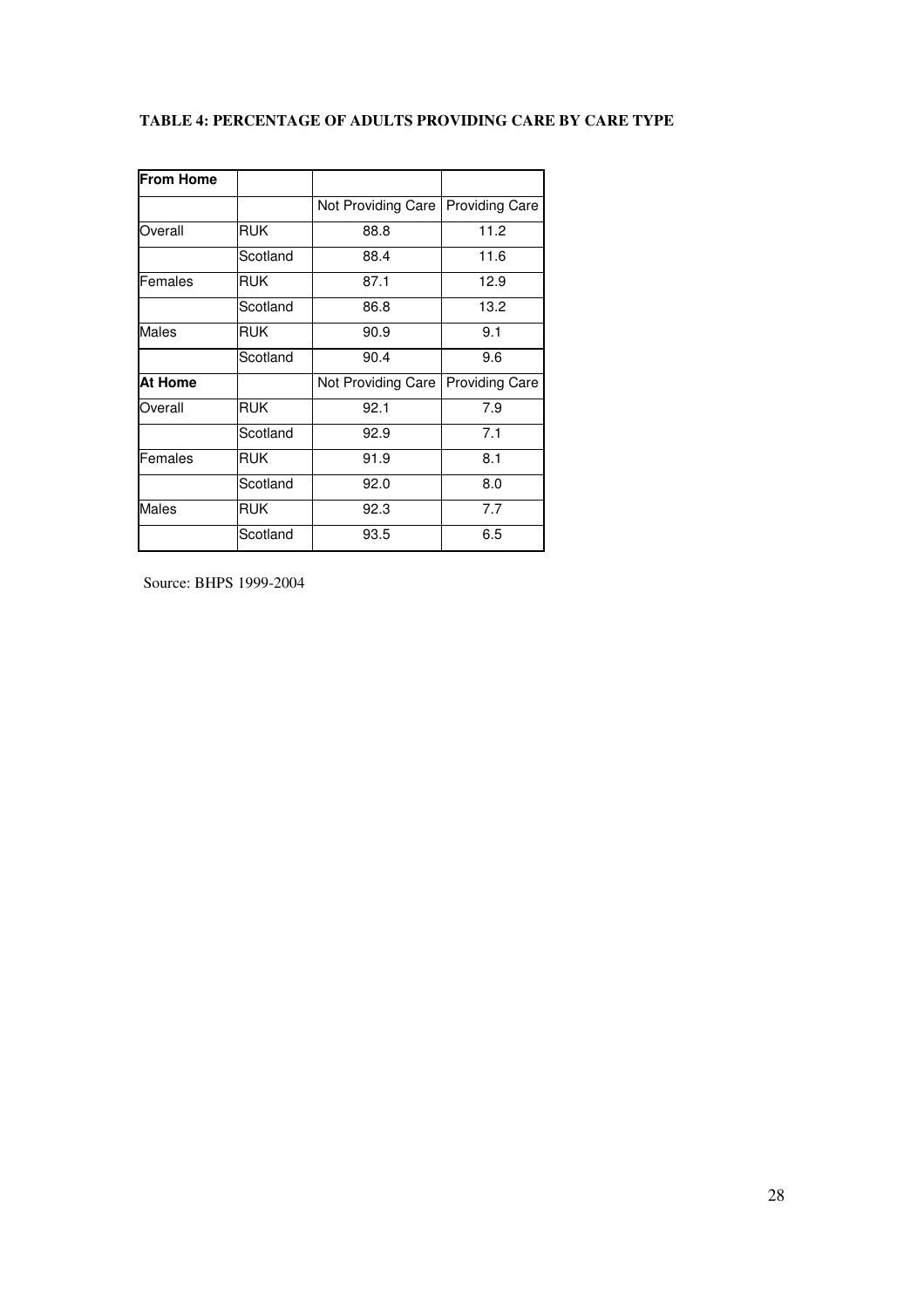### **TABLE 5: CHARACTERISTICS OF CO-RESIDENTIAL AND EXTRA-RESIDENTIAL CARERS**

|                                          | <b>Co-Residential</b> | <b>Extra-Residential</b> |                       |
|------------------------------------------|-----------------------|--------------------------|-----------------------|
| <b>Total (Share of Adult Population)</b> | 7.7%                  | 11.2%                    |                       |
|                                          |                       |                          |                       |
| <b>Economic Activity</b>                 |                       |                          |                       |
| Full-time work                           | 4.1%                  | 9.9%                     |                       |
| Part-time work                           | 4.9%                  | 13.6%                    |                       |
| Retired                                  | 15.7%                 | 11.6%                    |                       |
| Other                                    | 11.0%                 | 10.9%                    |                       |
|                                          |                       |                          |                       |
| Deviation from Average Labour Income     |                       |                          | Average Labour Income |
| Full-time work                           | $-6.9%$               | $-1.7%$                  | £1,669.7              |
| Part-time work                           | $-10.4%$              | $-7.6%$                  | £913.2                |
| Retired                                  | 19.7%                 | 54.2%                    | £6.3                  |
| Other                                    | $-64.8%$              | $-35.5%$                 | £84.5                 |
|                                          |                       |                          |                       |
| Age                                      |                       |                          |                       |
| $21 - 25$                                | 3.8%                  | 5.5%                     |                       |
| 26-30                                    | 3.1%                  | 5.6%                     |                       |
| 31-35                                    | 3.8%                  | 7.3%                     |                       |
| 36-40                                    | 4.4%                  | 8.3%                     |                       |
| $41 - 45$                                | 6.1%                  | 10.3%                    |                       |
| 46-50                                    | 6.5%                  | 14.6%                    |                       |
| 51-55                                    | 8.5%                  | 18.6%                    |                       |
| 56-60                                    | 10.1%                 | 18.8%                    |                       |
| 60-64                                    | 12.4%                 | 17.6%                    |                       |
| $65+$                                    | 15.4%                 | 10.6%                    |                       |
|                                          |                       |                          |                       |
| Qualification                            |                       |                          |                       |
| higher degree                            | 4.3%                  | 11.0%                    |                       |
| 1st degree                               | 3.4%                  | 9.3%                     |                       |
| hnd, hnc, teaching                       | 5.1%                  | 12.5%                    |                       |
| a level                                  | 4.9%                  | 10.6%                    |                       |
| o level                                  | 5.9%                  | 11.6%                    |                       |
| cse                                      | 6.9%                  | 11.5%                    |                       |
| none of these                            | 13.6%                 | 11.5%                    |                       |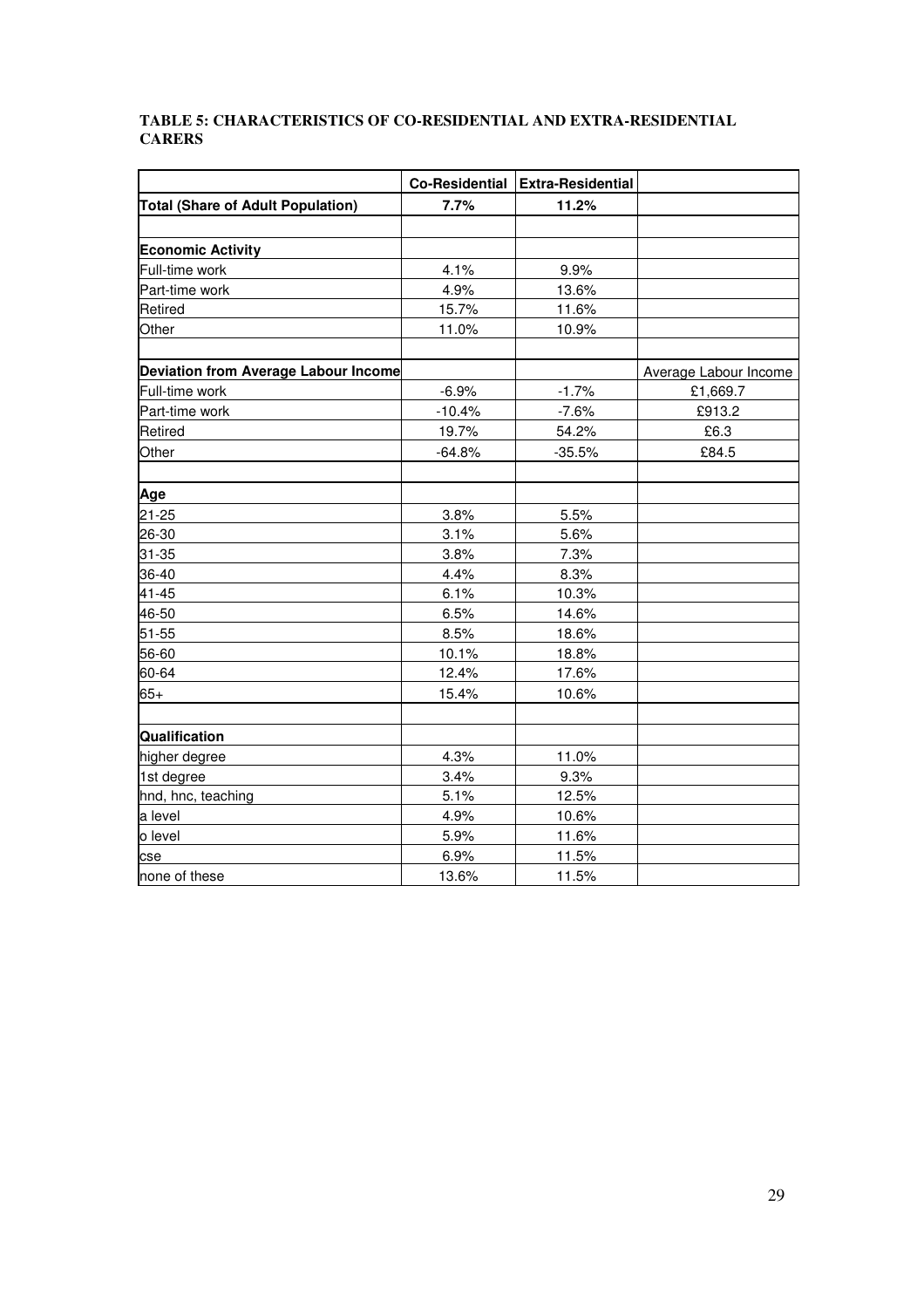| Variable        | Model I        |                  | Model II  |                  | Model III      |                  | Model IV  |                  | Model IV       |                  | Model VI  |                  |
|-----------------|----------------|------------------|-----------|------------------|----------------|------------------|-----------|------------------|----------------|------------------|-----------|------------------|
|                 | Both           |                  | Both      |                  | Males          |                  | Males     |                  | Females        |                  | Females   |                  |
|                 | Genders        |                  | Genders   |                  |                |                  |           |                  |                |                  |           |                  |
|                 | Coeff          | <b>Std Error</b> | Coeff     | <b>Std Error</b> | Coeff          | <b>Std Error</b> | Coeff     | <b>Std Error</b> | Coeff          | <b>Std Error</b> | Coeff     | <b>Std Error</b> |
| Time            | 0.0015         | 0.0600           | $-0.0019$ | 0.0030           | 0.0022         | 0.2700           | 0.0043    | 0.0500           | $-0.0003$      | 0.0020           | $-0.0035$ | 0.0040           |
| Scotland        | 0.0555         | 0.0506           | 0.0381    | 0.0640           | $-0.0018$      | 0.0019           | $-0.0078$ | 0.0063           | 0.1344         | 0.1142           | 0.0896    | 0.1343           |
| Time*Scotland   | 0.0056         | 0.0035           | 0.0039    | 0.0038           | 0.0076         | 0.0052           | 0.0052    | 0.0056           | 0.0039         | 0.0048           | 0.0029    | 0.0051           |
| Characteristics | N <sub>0</sub> |                  | Yes       |                  | N <sub>0</sub> |                  | Yes       |                  | N <sub>o</sub> |                  | Yes       |                  |
| $R-sq$          | 0.53           |                  | 0.56      |                  | 0.52           |                  | 0.56      |                  | 0.53           |                  | 0.56      |                  |
| N               | 46515          |                  | 36884     |                  | 20908          |                  | 16576     |                  | 25607          |                  | 20308     |                  |

## **TABLE 6: OVERALL – CO-RESIDENTIAL**

### **TABLE 7: WORKING AGE – CO-RESIDENTIAL**

| Variable        | Model I        |                  | Model II       |                  | Model III      |                  | Model IV  |                  | Model IV       |                  | Model VI  |                  |
|-----------------|----------------|------------------|----------------|------------------|----------------|------------------|-----------|------------------|----------------|------------------|-----------|------------------|
|                 | Both           |                  | Both           |                  | Males          |                  | Males     |                  | Females        |                  | Females   |                  |
|                 | Genders        |                  | <b>Genders</b> |                  |                |                  |           |                  |                |                  |           |                  |
|                 | Coeff          | <b>Std Error</b> | Coeff          | <b>Std Error</b> | Coeff          | <b>Std Error</b> | Coeff     | <b>Std Error</b> | Coeff          | <b>Std Error</b> | Coeff     | <b>Std Error</b> |
| Time            | 0.0001         | 0.0014           | $-0.0032$      | 0.0027           | 0.0000         | 0.0019           | $-0.0038$ | 0.0034           | 0.0004         | 0.0020           | $-0.0024$ | 0.0040           |
| Scotland        | 0.0785         | 0.0535           | 0.0633         | 0.0668           | $-0.0001$      | 0.0015           | $-0.0028$ | 0.0036           | 0.2002         | 0.1250           | 0.1511    | 0.1474           |
| Time*Scotland   | $-0.0018$      | 0.0031           | $-0.0016$      | 0.0032           | 0.0003         | 0.0039           | $-0.0015$ | 0.0039           | $-0.0035$      | 0.0048           | $-0.0016$ | 0.0050           |
| Characteristics | N <sub>0</sub> |                  | Yes            |                  | N <sub>o</sub> |                  | Yes       |                  | N <sub>o</sub> |                  | Yes       |                  |
| $R-sq$          | 0.52           |                  | 0.55           |                  | 0.48           |                  | 0.52      |                  | 0.55           |                  | 0.58      |                  |
| N               | 35558          |                  | 28047          |                  | 16894          |                  | 13332     |                  | 18664          |                  | 14715     |                  |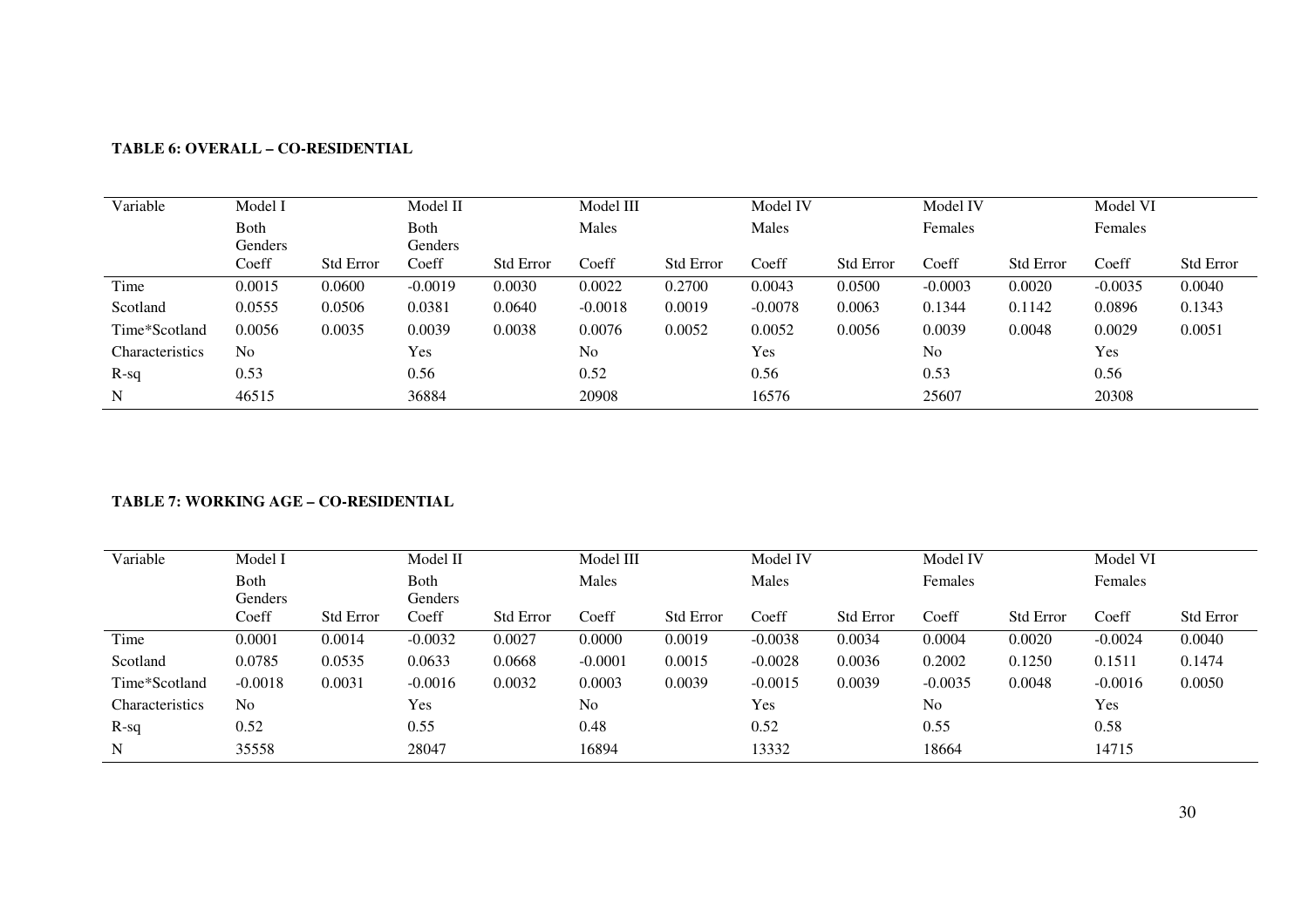| Variable        | Model I        |                  | Model II  |                  | Model III      |                  | Model IV  |                  | Model IV       |                  | Model VI  |                  |
|-----------------|----------------|------------------|-----------|------------------|----------------|------------------|-----------|------------------|----------------|------------------|-----------|------------------|
|                 | Both           |                  | Both      |                  | Males          |                  | Males     |                  | Females        |                  | Females   |                  |
|                 | Genders        |                  | Genders   |                  |                |                  |           |                  |                |                  |           |                  |
|                 | Coeff          | <b>Std Error</b> | Coeff     | <b>Std Error</b> | Coeff          | <b>Std Error</b> | Coeff     | <b>Std Error</b> | Coeff          | <b>Std Error</b> | Coeff     | <b>Std Error</b> |
| Time            | 0.0021         | 0.0031           | 0.0093    | 0.0062           | 0.0076         | 0.0045           | 0.0088    | 1.8900           | $-0.0025$      | 0.0044           | 0.0086    | 0.3900           |
| Scotland        | 0.0071         | 0.0640           | $-0.0044$ | 0.0835           | $-0.0268$      | 0.0339           | $-0.0004$ | 0.0455           | 0.0544         | 0.1443           | $-0.0037$ | 0.1769           |
| Time*Scotland   | $-0.0050$      | 0.0072           | $-0.0132$ | 0.0078           | $-0.0069$      | 0.0101           | $-0.0085$ | 0.0108           | $-0.0034$      | 0.0102           | $-0.0183$ | 0.0110           |
| Characteristics | N <sub>o</sub> |                  | Yes       |                  | N <sub>0</sub> |                  | Yes       |                  | N <sub>o</sub> |                  | Yes       |                  |
| $R-sq$          | 0.53           |                  | 0.56      |                  | 0.51           |                  | 0.55      |                  | 0.53           |                  | 0.56      |                  |
| N               | 46512          |                  | 36883     |                  | 20908          |                  | 16576     |                  | 25604          |                  | 20307     |                  |

# **TABLE 8: OVERALL – EXTRA-RESIDENTIAL**

### **TABLE 9: WORKING AGE – EXTRA-RESIDENTIAL**

| Variable        | Model I         |                  | Model II        |                  | Model III      |                  | Model IV  |                  | Model IV  |                  | Model VI  |                  |
|-----------------|-----------------|------------------|-----------------|------------------|----------------|------------------|-----------|------------------|-----------|------------------|-----------|------------------|
|                 | Both<br>Genders |                  | Both<br>Genders |                  | Males          |                  | Males     |                  | Females   |                  | Females   |                  |
|                 | Coeff           | <b>Std Error</b> | Coeff           | <b>Std Error</b> | Coeff          | <b>Std Error</b> | Coeff     | <b>Std Error</b> | Coeff     | <b>Std Error</b> | Coeff     | <b>Std Error</b> |
| Time            | 0.0096          | 0.0034           | 0.0104          | 0.0067           | 0.0127         | 0.0047           | 0.0133    | 0.0091           | 0.0067    | 0.0050           | 0.0079    | 0.0096           |
| Scotland        | 0.0411          | 0.0680           | 0.0121          | 0.0896           | $-0.0045$      | 0.0292           | $-0.0015$ | 0.0481           | 0.1117    | 0.1660           | 0.0376    | 0.2021           |
| Time*Scotland   | $-0.0105$       | 0.0082           | $-0.0177$       | 0.0087           | $-0.0101$      | 0.0106           | $-0.0123$ | 0.0113           | $-0.0107$ | 0.0122           | $-0.0247$ | 0.0132           |
| Characteristics | N <sub>0</sub>  |                  | Yes             |                  | N <sub>0</sub> |                  | Yes       |                  | No        |                  | Yes       |                  |
| $R-sq$          | 0.53            |                  | 0.57            |                  | 0.51           |                  | 0.55      |                  | 0.54      |                  | 0.58      |                  |
| N               | 35556           |                  | 28046           |                  | 16894          |                  | 13332     |                  | 18662     |                  | 14714     |                  |